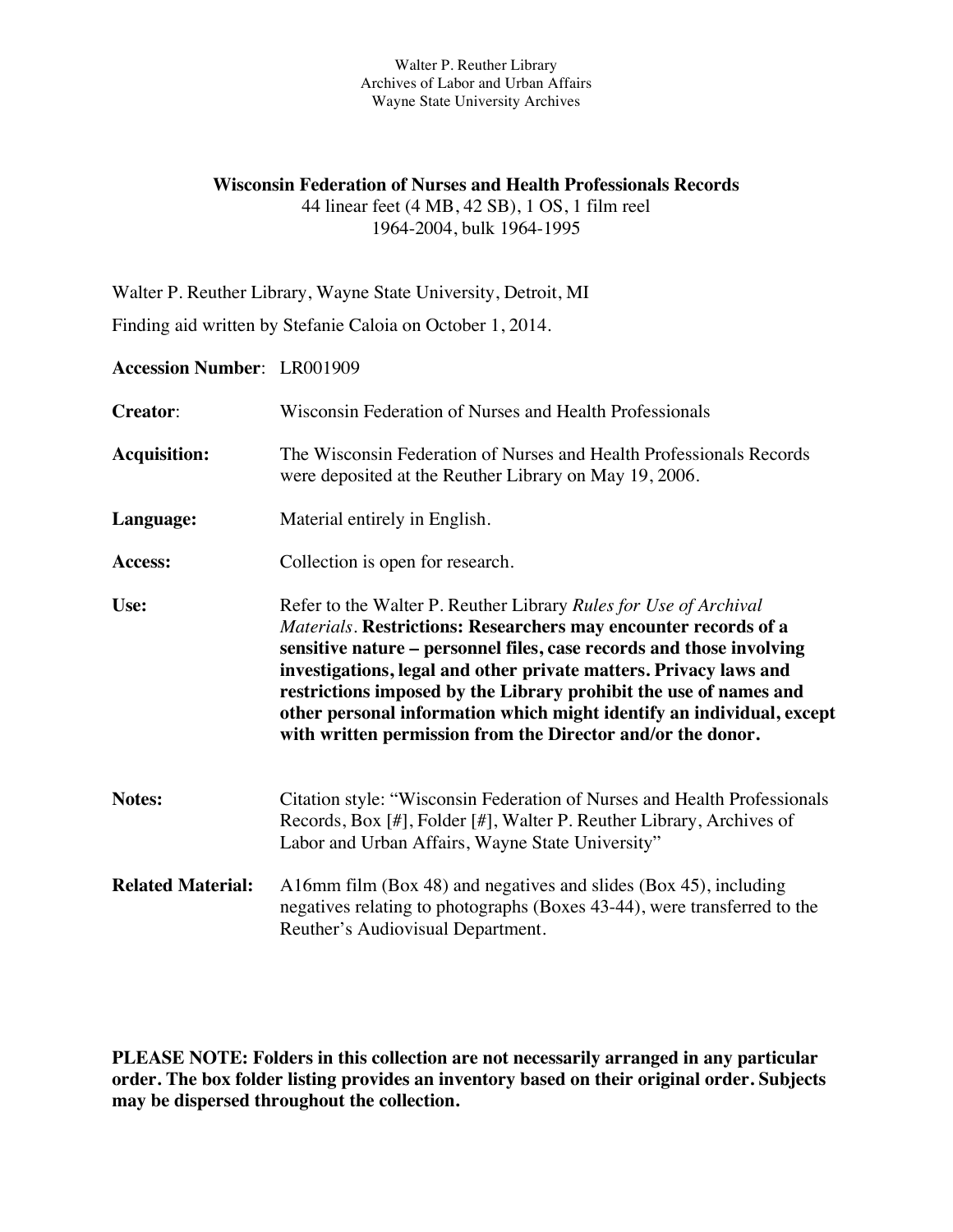#### **Abstract**

The Wisconsin Federation of Nurses & Health Professionals (WFNHP) is part of the healthcare division of the American Federation of Teachers. The WFNHP began as the Staff Nurses Council of Milwaukee (SNC), which won the right to represent nurses in 1965. Originally, the SNC was affiliated with the American Nurses Association (ANA), but due in part to the ANA's reluctance to participate in collective bargaining, the SNC disaffiliated in 1977. In 1979, the SNC began expanding to include medical technologists in Milwaukee County and then professionals in other parts of Wisconsin. That same year, the group chartered with the AFT to become Local 5001 of AFT Nurses & Health Professionals. Nurses from Burlington, Sheboygan, and Dodge Counties soon joined the Milwaukee County nurses to form the Wisconsin Federation of Nurses & Health Professionals. The union continued to expand across the state and addressed issues and conditions affecting nurses and their ability to deliver quality care to their patients. The WFNHP successfully fought for higher wages, health and retirement benefits, a reduction in non-nursing duties, improved workplace security, and tuition reimbursement for its members. The union continues to represent registered nurses, LPNs, medical technologists, and others in the health care field working in institutions such as hospitals, nursing homes, and correctional facilities.

The Wisconsin Federation of Nurses & Health Professionals Records contain documents from the early days of the SNC and the transition and continued affiliation with the AFT. Major topics include organizing efforts across Wisconsin, bargaining with hospitals and other employing institutions, cases brought to the National Labor Relations Board and other governing bodies, grievances and anti-union incidents, and state and national conventions. Issues specific to nursing are also covered, including staff shortages, hospital closing, mandatory overtime, and patient violence. Document types include correspondence, newsletters, fliers and other handouts, surveys, contracts, meeting minutes, reports, and news clippings.

#### **Important Subjects:**

Ambulance drivers. Collective bargaining. Medical technologists. Nurses. Nurses--Wisconsin. Nurses--Workload. Nursing schools. Wages.

#### **Important Names:**

American Nurses Association Federation of Nurses and Health Professionals, AFT, AFL-CIO Owley, Candice Shanker, Albert Wisconsin Federation of Nurses and Health Professionals

#### **Arrangement**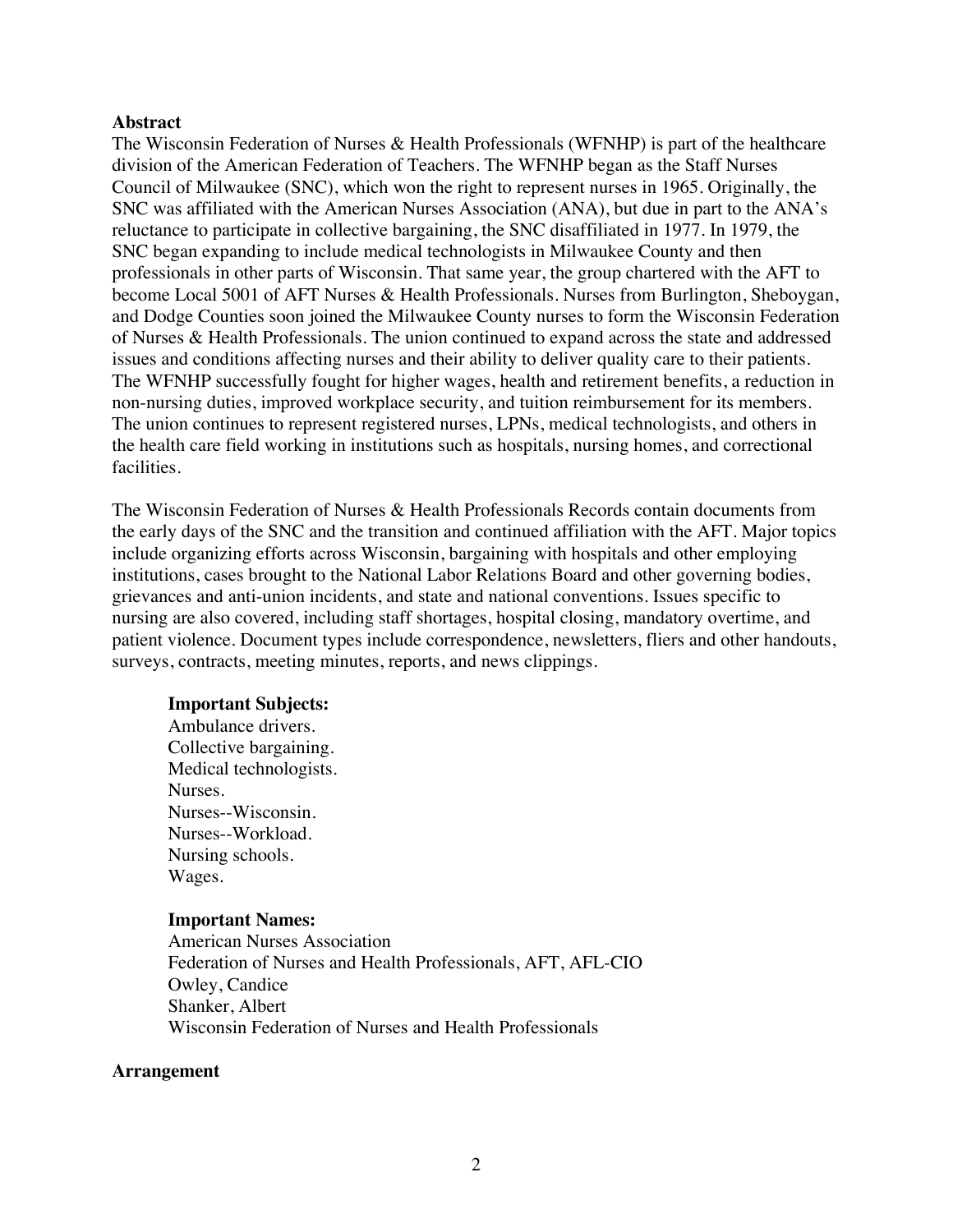Folders are listed by their location within each box. They are not necessarily arranged, so any given subject may be dispersed throughout the entire collection.

## **Box 1**

- 1. St. Francis Negotiations, 1986
- 2. St. Francis Negotiations; Minutes, 1986-1987
- 3. St. Francis Negotiations; Initial Proposals FNHP, 1986
- 4. St. Francis Negotiations; Hospital Proposals, 1986-1987
- 5. St. Francis Negotiations; Tentative Agreement, 1986-1987
- 6. St. Francis Negotiations; Miscellaneous Information, 1986-1987
- 7. Negotiations, 1987
- 8. Float Pool Negotiations, 1987
- 9. St. Francis Negotiations; Contract, 1987
- 10. St. Francis Negotiations; Status Report
- 11. Hospital Negotiations Notes, 1986
- 12. Tallied Survey Negotiations, 1986
- 13. St. Francis Bargaining, 1987
- 14. Negotiation Information with Minutes, 1989
- 15. St. Francis FNHP Memorandum of Agreement, 1986-1987
- 16. Hospital Information, 1987
- 17. St. Francis Negotiations, 1986-1987
- 18. St. Francis Negotiations; Collateral Agreement On Call
- 19. St. Francis Letters of Support
- 20. St. Francis Negotiations; Correspondence & Minutes, 1986
- 21. Union & St. Francis Proposals, 1986-1987
- 22. St. Francis II
- 23. STF FNHP Contract Committee Includes Telephone Tree
- 24. Correspondence (General), 1979-1985

- 1. ULP (Unfair Labor Practices) STF FNHP 8(a)(1)(3)(4), 1980 January
- 2. ST. F. FNHP Election Objections, Case 30-RC-3611
- 3. ST. F. FNHP Election Petition, Case 30-RC-3611
- 4. ST. F. FNHP Meeting Attendance Lists
- 5. ST. F. FNHP Minutes of Neg. Session
- 6. ST. F. Newspaper Articles
- 7. ST. F. FNHP News Releases
- 8. ST. F. FNHP Newsletters Includes all Handouts
- 9. ST. F. FNHP Newsletters Copy Current and Previous
- 10. ST. F. FNHP Profile Includes Administration List
- 11. ST. F. FNHP Unit Lists (RNs)
- 12. ST. F. FNHP Workshop and Contract Committee Training, 1979 September 8-15
- 13. ULP ST. F. FNHP Refusal to Bargain and BJ Wilcox Threat, Case 30-CA-7915, 1983 August
- 14. ULP ST. F. FNHP 8(a)(1)(3)(4) Case 30-CA-7592, 1983 January
- 15. ULP ST. F. Re: Lois Mecklenberg Case 30-CA-8227, 1984 February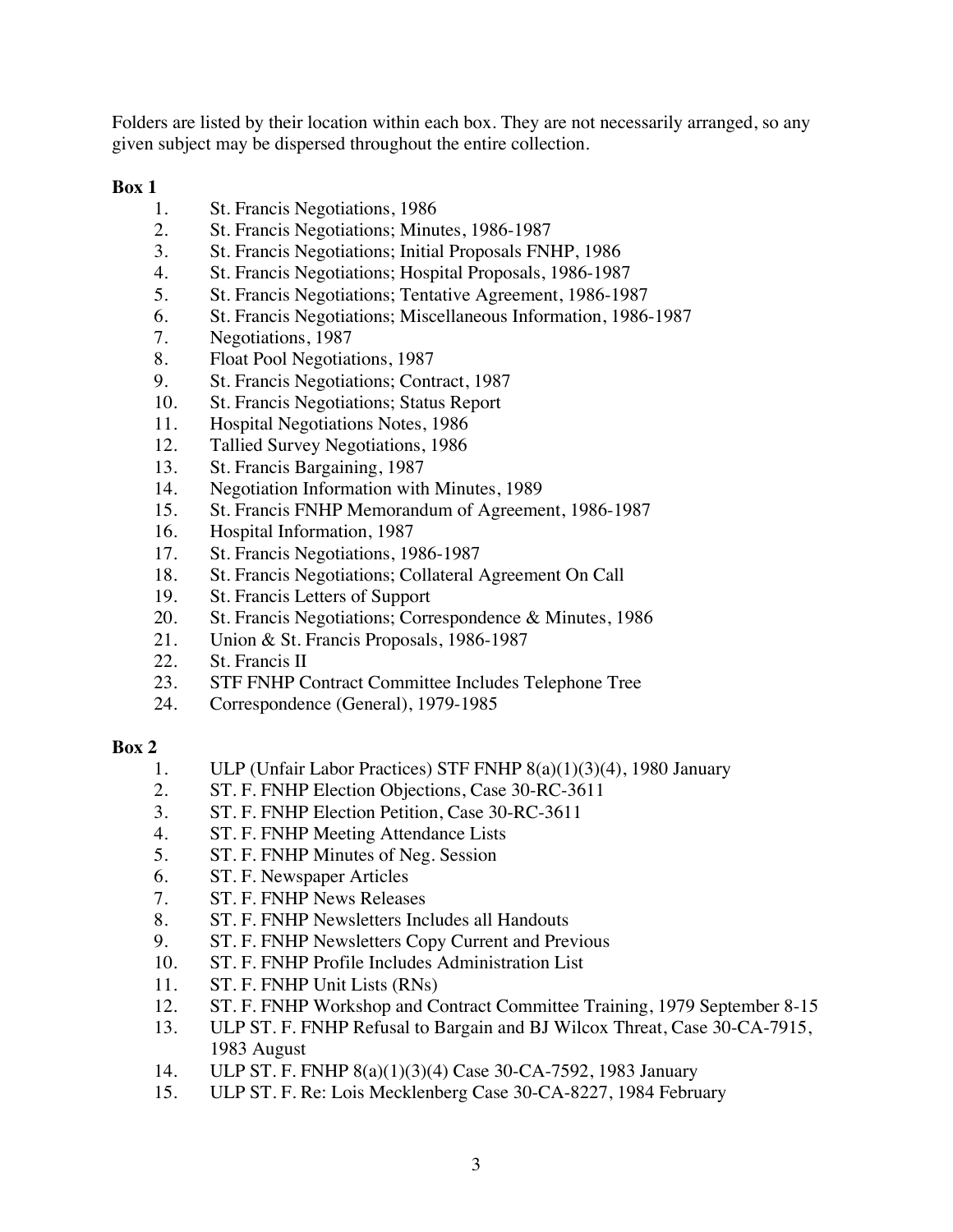- 16. ULP ST. F. Internal Float Pool, 30-CA-7210 et al, 1983, October
- 17. ULP ST. F. 5001 All Pending, 30-CA-7210, 1987 September
- 18. ULP ST. F. FNHP Refusal to Bargain, 30-CA-7651 et al., 1983 March
- 19. ULP ST. F. FNHP Unilateral Change in INS. Program, 30-CA-8131, 1983 December
- 20. ST. F. FNHP Refusal to Bargain Professional Staff Committee, 30-CA-7210, 1982 July
- 21. Negotiations Prep Info, 1994
- 22. STF Bracketed Shift Survey, Phone Survey, 1994
- 23. Bargaining; Correspondence, 1994
- 24-25. Negotiations, 1994
- 26. Ratification STF, 1994
- 27. STF Negotiations; Background Information, 1992-1993
- 28. Bargaining, St. Francis Contract, 1991-1992
- 29. STF Neg. Contract, 1991-1992
- 30. St. Francis Negotiations Initial Proposals from the Hospital, 1991-1992
- 31. STF Negotiations; Minutes, 1991-1992
- 32. STF Negotiations; Initial Proposals from the Union
- 33. STF Negotiations; Background Information, 1991-1992
- 34. STF Negotiations; Bargaining Update Newsletter, 1991-1992
- 35. STF Negotiations; Survey, 1991-1992
- 36. STF Negotiations, 1991-1992

- 1. STF Negotiations; Minutes, 1992-1993
- 2. STF Negotiations; Bargaining Update Newsletter, 1992-1993
- 3. STF Negotiations; Correspondence
- 4. STF Negotiations; Initial Proposals from the Hospital, 1992-1993
- 5. STF Negotiations; Survey, 1992-1993
- 6. STF Negotiations; Proposals, 1992-1993
- 7. STF Negotiations, 1991
- 8. STF Negotiations: Minutes, 1991
- 9. Bargaining 5012, 1987 July 1-1990 June 30
- 10. Burlington Negotiations Wage Reopeners, 1989 February, 1992
- 11. Burlington Wage Reopener, 1991
- 12. Wage Reopener, 5012 Burlington Hospital, 1993
- 13-14. Negotiations 5012, 1990
- 15. 5011 Sheboygan, Beloit, Fond du Lac, 1989
- 16. 5011 City Negotiations, 1992
- 17. Bargaining Local 5011 City Contract, 1992-1993
- 18-19. 5011 City Bargaining, 1990-1992
- 20-21. St. Francis Negotiations; Contract, 1987-1989
- 22. St. Francis Negotiations; Float Pool Nurses, 1987

## **Box 4**

1. St. Francis Negotiations; Memorandum of Agreement, 1989-1991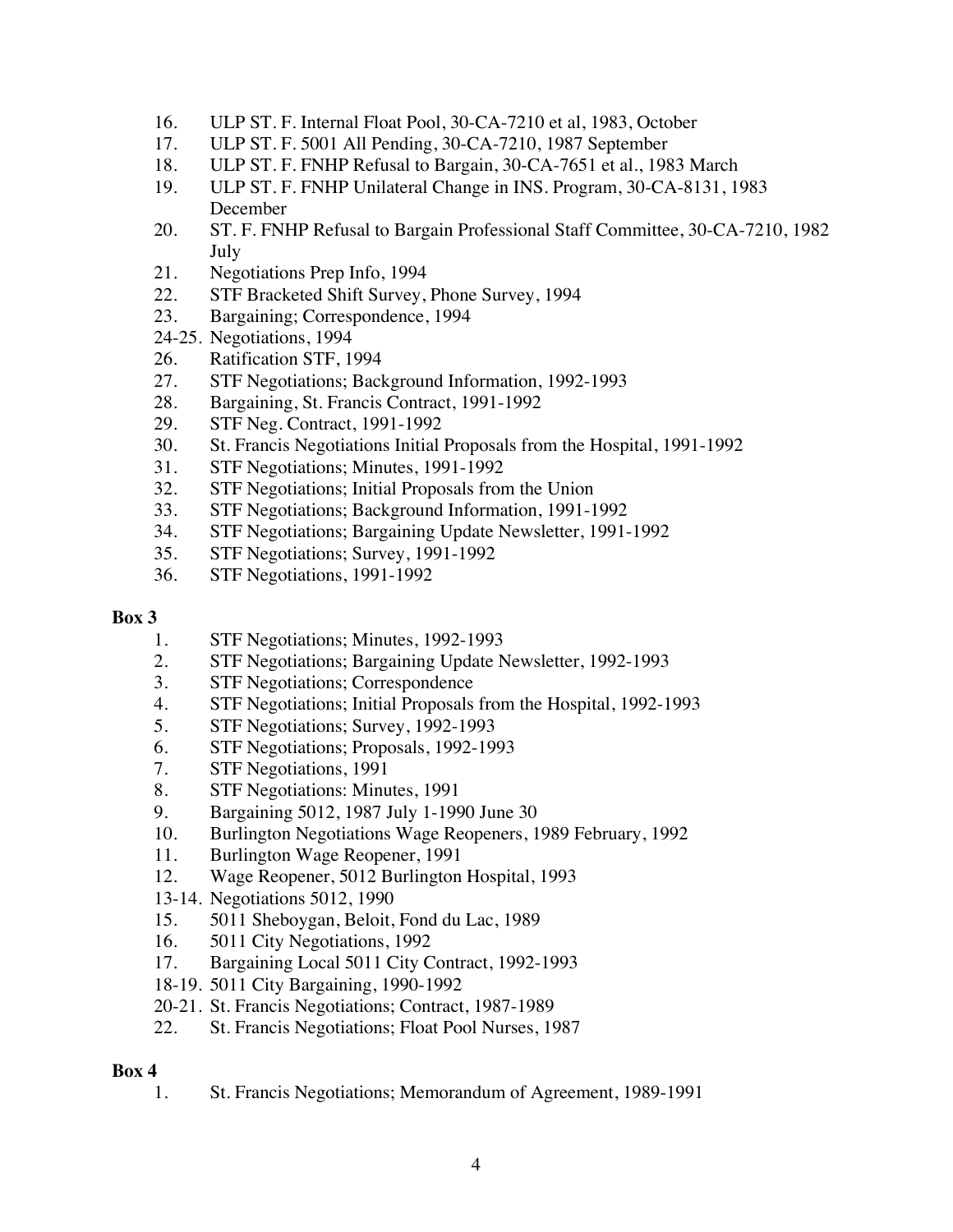- 2. St. Francis Negotiations; Correspondence, 1989-1991
- 3. St. Francis Negotiations; MOA Float Pool Guidelines, 1989-1991
- 4. St. Francis Negotiations; Initial Proposals from FNHP to STF, 1989-1991
- 5. St. Francis Negotiations; Picketing, 1989-1991
- 6. St. Francis Negotiations; Survey, 1989-1991
- 7. St. Francis Negotiations; Minutes, 1989-1991
- 8. St. Francis Plans, 1991
- 9. St. Francis Job Description Sampled, 1991
- 10. Negotiation Files, 1991-1992
- 11-13. Labor Relations Board STF Case 30-RC-3611
- 14. Labor Relations Board STF Case 30-UC-230
- 15. STF FNHP Employer Handouts Anti-Union Campaign
- 16-17. STF Incident Reports
- 18. Labor Relations Board STF Case 30-CA-5607 & 30-CA-5698
- 19. St. Francis Court Cases, Correspondence & Briefs, 1981-1982
- 20. Grievance; Janusiak, 1981
- 21-22. St. Francis Agreements, 1987-2004
- 23-24. County of Milwaukee Agreements, 1983-2000
- 25. City of Milwaukee Agreements, 1989-1990
- 26. Memorial Hospital of Burlington Agreements, 1990-2000
- 27. United Regional Medical Agreements, 1992-1997
- 28. United/Dynacare LLC Agreement, 1998-1999

- 1. GRASP Acuity System
- 2. Mental Health; Crisis Intervention
- 3. MHC Employee Self-Defense/Employee Assaults
- 4. Mental Health; Long Term Care
- 5. Mental Health; Outstanding Nurse Comm., 1979-1980
- 6. MHC; Recruitment/Retention Committee
- 7. Mental Health; Staffing Study LTC
- 8. Unsafe, 1988
- 9. Unsafe, 1989
- 10. Unsafe, 1990
- 11-12. Mental Health; Unsafe Staffing, 1991
- 13-14. MHC; Unsafe Staffing Reports, 1992
- 15. Milwaukee County Hospital Neg.; Bargaining Updates, 1993-1994
- 16. Executed Contract, 1994-1996
- 17. Milw. Ch. Neg.; Contract Printer Info, 1994-1996
- 18. Milw. Ch. Neg.; Correspondence, 1993-1994
- 19. Milw. Ch. Neg.; MOA (Memorandum of Agreement) Comparison Copy, 1993- 1994
- 20. Milw. Ch. Neg.; Background Information
- 21. Milw. Ch. Neg.; MOA Signed, 1993-1994
- 22. County Proposals, 1992-1994
- 23. Milw. Ch. Neg.; Proposal to Union from Labor Relations, 1993-1994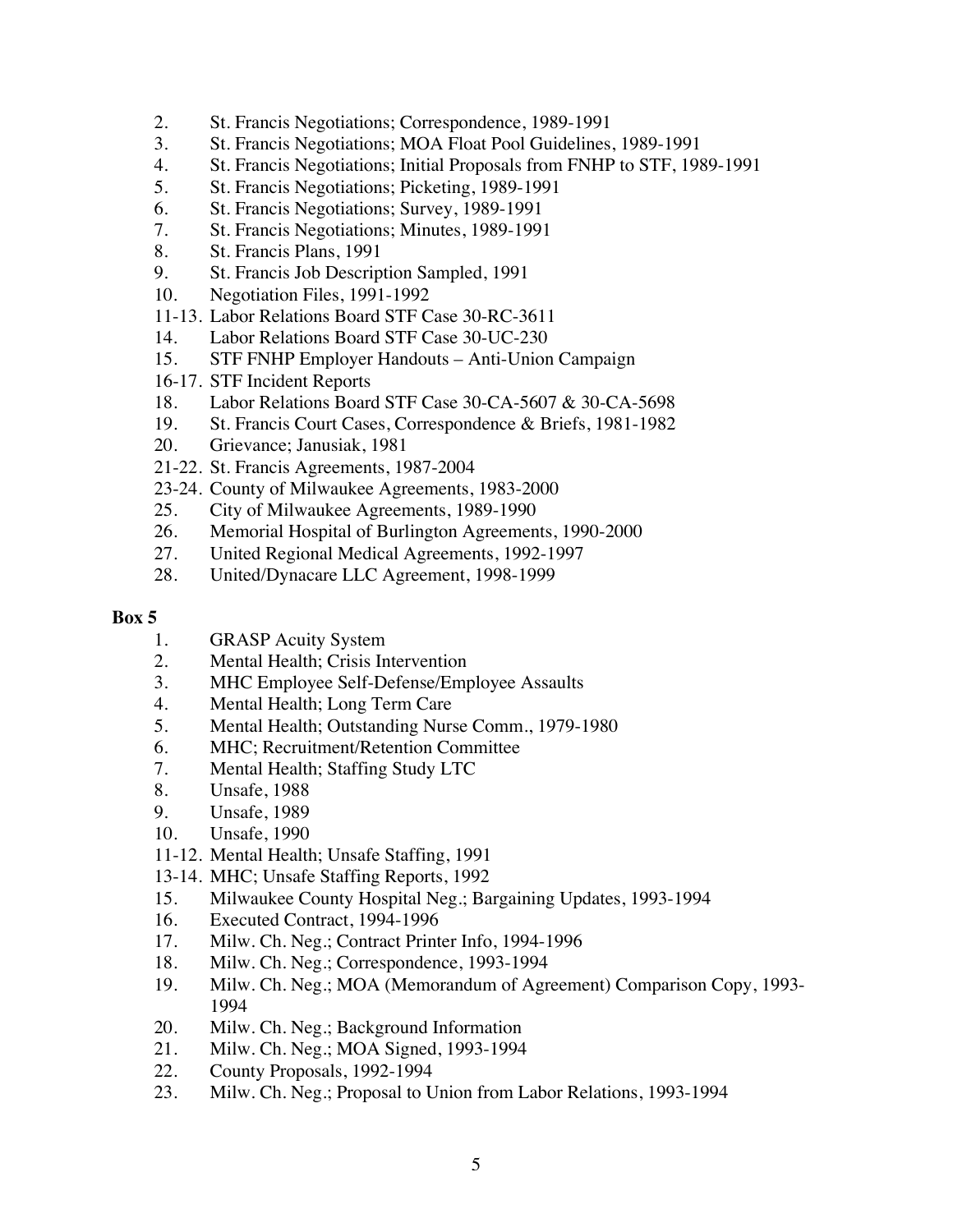- 24. Tentative Agreements
- 25. Milw. Ch. Neg.; Reference Material, 1993-1994

- 1. Nurses' Day, 1993
- 2. Negotiations Med/Arb Documents, 1993, 1994-1996
- 3. News Articles
- 4. Milw. Ch. Neg.; Minutes, 1993-1994
- 5-6. Milw. Ch. Neg.; Bargaining Committee Meeting Minutes, 1993-1994, 1996
- 7. Milw. Ch. Neg.; Survey, 1993-1994
- 8. Bargaining Updates
- 9. Bargaining, Overtime, 1990
- 10. Correspondence, 1990
- 11. Milw. Ch. Neg.; Collateral Agreement Military Pay for Persian Gulf, 1991
- 12. Milw. Ch. Neg.; Signed Proposals, 1991-1992
- 13. Milw. Ch. Neg.; Survey, 1991-1992
- 14. Milw. Ch. Neg.; MOA Comparison Copy, 1991-1992
- 15. Milw. Ch. Neg.; Memorandum of Agreement, 1991-1992
- 16. Milw. Ch. Neg.; Changed Proposals, 1991-1992
- 17. Newsletters
- 18. Milw. Ch. Neg.; Minutes, 1991-1992
- 19. Milw. Ch. Neg.; Correspondence, 1989<br>20. Milw. Ch. Neg.: Initial Proposals to FN.
- Milw. Ch. Neg.; Initial Proposals to FNHP from Milwaukee County, 1991-1992
- 21. Milw. Ch. Neg.; Initial Proposals County to FNHP, 1989 January 19
- 22. Budget and Wage Information
- 23. Milw. Ch. Neg.; Computer Lists/Member Information, 1989-1990
- 24. Milw. Ch. Neg.; Comparison Copy MOA, 1989-1990
- 25. Milw. Ch. Neg.; Official Copy MOA, 1989-1990

- 1. Milw. Ch. Neg.; Initial Proposals FNHP to County, 1989, January 19
- 2. Milw. Ch. Neg.; Computer Lists Members Eligible for One Time Increment, 1989- 1990
- 3. Milw. Ch. Neg.; FNHP Counter Proposals and FNHP Withdrawn Proposals, 1989- 1990
- 4. Correspondence and Background Information, 1989
- 5. Milw. Ch. Neg.; Tentative Agreement, 1989-1990
- 6. Milw. Ch. Neg.; Survey, 1989
- 7. Milw. Ch. Neg.; News Articles, 1988
- 8. Milw. Ch. Neg.; Initial Proposals
- 9-10. Milw. Ch. Neg.; Minutes, 1989-1990
- 11. United Founding; Joint Venture Negotiations with Milwaukee County
- 12. United Founding; Joint Venture Corp. Agreement
- 13. Correspondence Milwaukee County, 1991
- 14. Correspondence, 1987
- 15. United Founding; Miscellaneous County Board Documents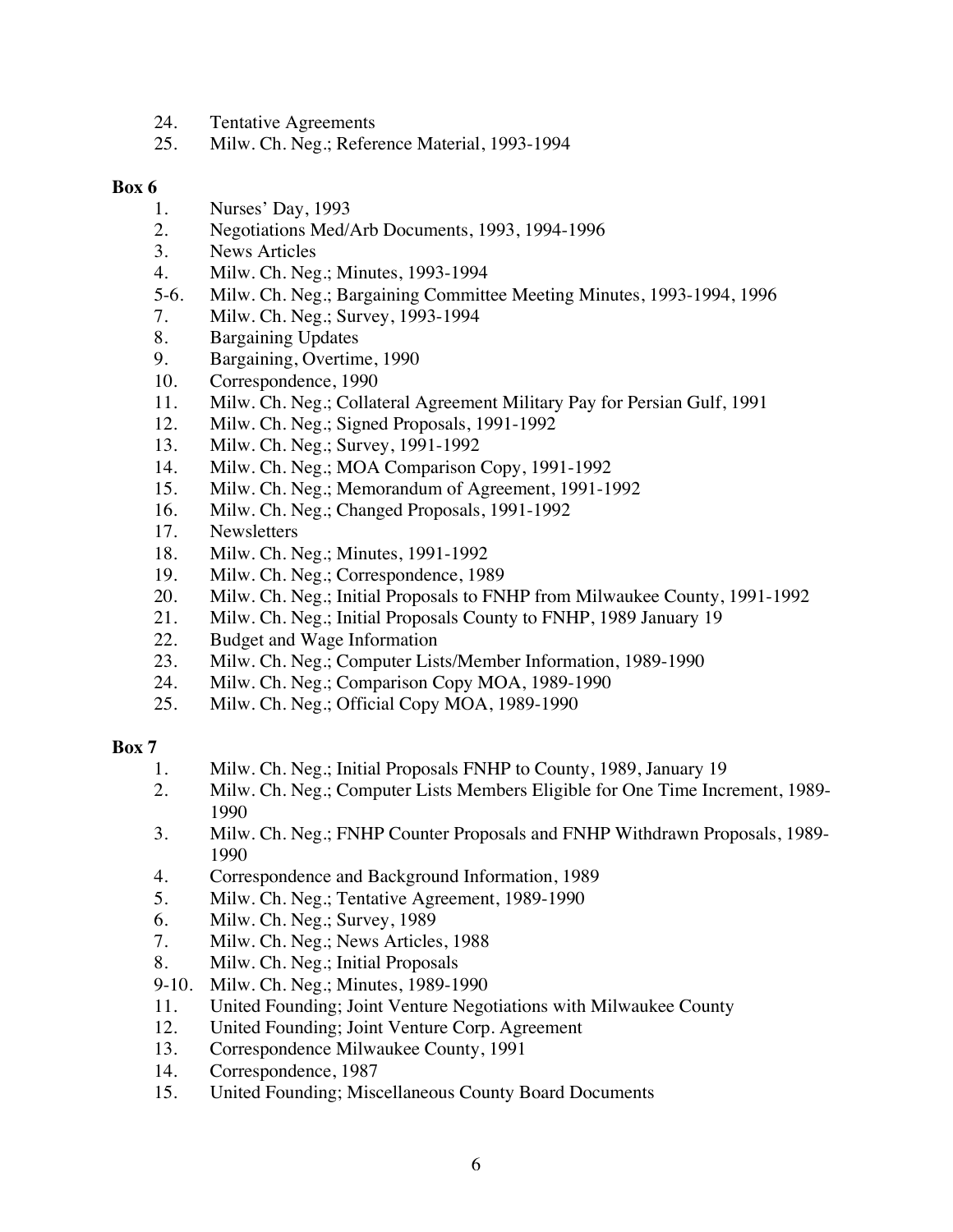- 16. Voluntary Recognition Letter
- 17. Contract, URMS (United Regional Medical Services, Inc.), 1992
- 18. United Founding; Grandfathered Employees of Milwaukee County
- 19. Contract, Milwaukee County, 1991 May 1
- 20. Enabling Legislation
- 21. Membership Meeting
- 22. Milw. Ch. Neg.; Re: JVC
- 23. Negotiation, 1992
- 24. Milw. Ch. Neg.; Bargaining Update, 1988
- 25. Milw. Ch. Neg.; Correspondence, 1988
- 26. Milw. Ch. Neg.; Changed Proposals, 1988
- 27. Milw. Ch. Neg.; Survey, 1988
- 28. Milw. Ch. Neg.; Anniversary Date Computer List, 1988
- 29. Milw. Ch. Neg.; Initial Proposals to County from FNHP, 1988
- 30. Milw. Ch. Neg.; Signed Proposals, 1988
- 31. Milw. Ch. Neg.; Initial Proposals to FNHP from County, 1988
- 32. Milw. Ch. Neg.; Minutes, 1988

- 1-2. Milw. Ch. Neg.; Minutes, 1988
- 3. Milw. Ch. Neg.; MOA Executed Copy, 1988
- 4. Milw. Ch. Neg.; Comparison Copy, 1988
- 5. Negotiations Language Suggestions, 1987
- 6. Milw. Chapter Neg.; Initial Proposals from County, 1987
- 7. Milw. Chapter; Initial Proposals to County, 1987
- 8. Milw. Ch. Neg.; Correspondence, 1987
- 9. Milw. Ch. Neg.; Minutes, 1987
- 10. Signed Copies, 1987
- 11. Negotiations; Survey, 1987
- 12. Negotiations; Wage Reopener, 1986
- 13. Negotiations; Contract, 1985-1986
- 14. Negotiations; Initial Proposals to SNC, 1985-1986
- 15. Negotiations; Correspondence, 1985
- 16. Original Initial Proposals to County, 1985
- 17. Negotiations, 1985
- 18. Negotiations; Member Suggestions/Survey, 1985-1986
- 19. Negotiations; Ratification of Contract, 1985-1986
- 20. Negotiations; Correspondence with Members, 1985-1986
- 21. Negotiations; Minutes, 1985
- 22. Negotiations; Finalized and Signed Proposals (Originals), 1985-1986
- 23. Negotiations; Career Ladder and Background Information, 1984
- 24. Negotiations; Minutes, 1983-1984
- 25. Negotiations; Correspondence, 1984
- 26. Negotiations; Minutes, 1984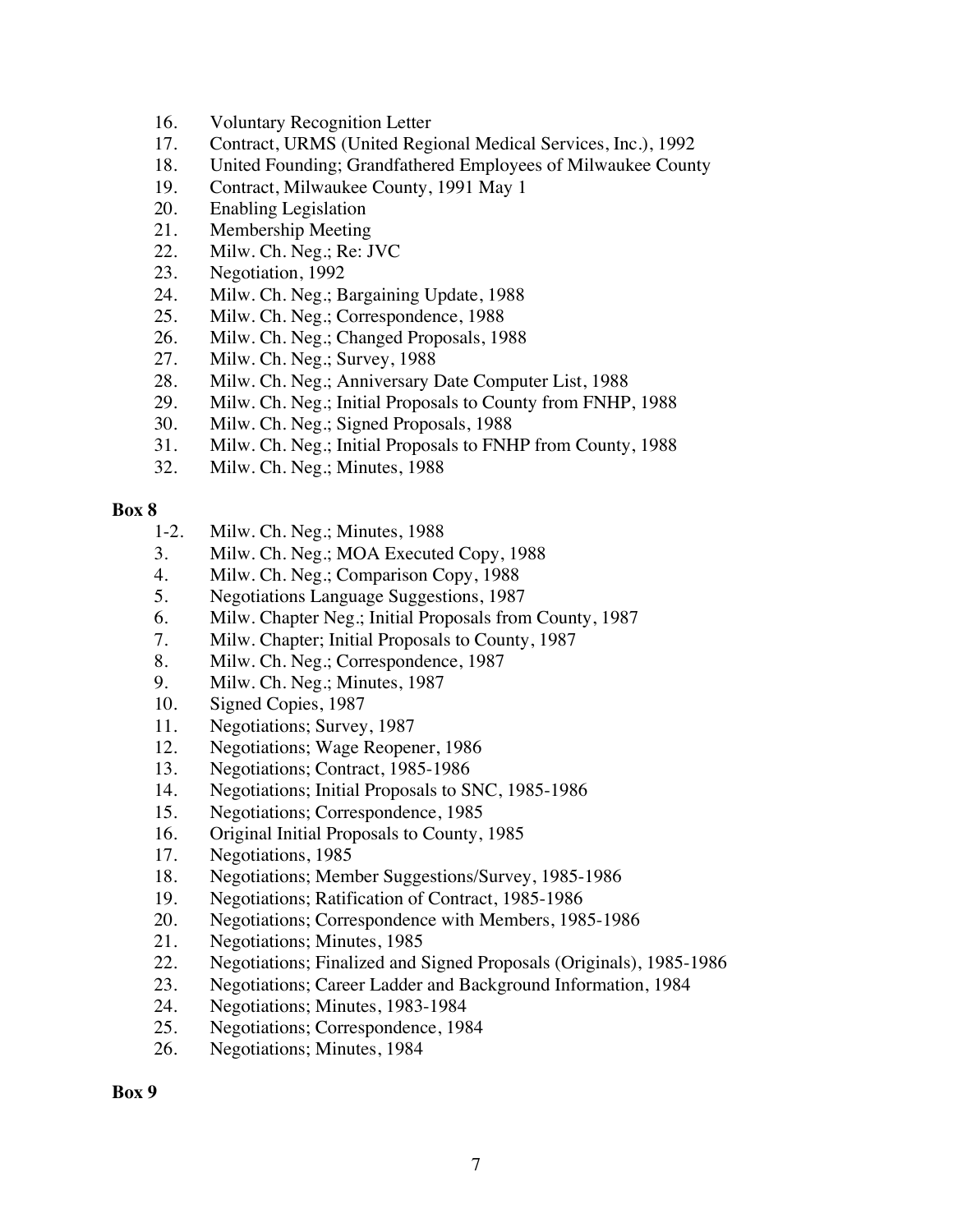- 1. Negotiations; Career Ladder, 1984
- 2. Negotiations; Ratification of Contract, 1983-1984
- 3. Negotiations; Finalized (Signed) Proposals, 1983-1984
- 4. Negotiations; Initial Proposals County, 1983-1984
- 5. Negotiations; Questionnaires, 1983-1984
- 6. Negotiations; Correspondence, 1983
- 7. Milw. Ch. Neg.; Contract, 1983-1984
- 8. Negotiations; Contract, 1982
- 9. Negotiations; Correspondence, 1982
- 10. Negotiations; Minutes, 1982
- 11. Negotiations; Finalized (Signed) Proposals, 1982
- 12. Negotiations; Initial Agreement for Crisis Intervention Specialists, 1982 January 20
- 13. Negotiations; Ratification of Contract, 1982
- 14. Layoff Agreement Info., 1982
- 15. Negotiations; Initial Proposals (SNC), 1982
- 16. Negotiations; Background Info, 1982
- 17. Negotiations; Ratification of Contract, 1981
- 18. Negotiations; Initial Proposals (SNC), 1981
- 19. Negotiations; Minutes, 1981
- 20. Negotiations; Voluntary Impasse Procedure, 1981
- 21. Negotiations; Background Info, 1981
- 22. Negotiations; Questionnaires, 1981
- 23. Negotiations; Contract, 1981
- 24. Negotiations; Finalized (Signed) Proposals, 1981
- 25. Bargaining 5001; Copies of Contract, 1979-1980
- 26. Negotiations; Questionnaires, 1979-1980
- 27. Negotiations; Mid-Contract RN Recruitment & Retention, 1980 January 17
- 28. Negotiations; Initial Med Tech, 1980
- 29. Negotiations; Background Data, 1979-1980
- 30. Negotiations; Voluntary Impasse Procedure, 1979-1980
- 31. Negotiations; Petitions to Support Neg. Team, 1979-1980
- 32. Negotiations; Meetings w/ Members, 1979-1980
- 33. Negotiations; Ratification of Contract, 1979-1980
- 34. Negotiations; Contract, 1979-1980
- 35. Negotiations; Correspondence, 1979-1980
- 36. Negotiations, 1979-1980
- 37. Negotiations; Minutes & Proposals, 1979-1980
- 38. Negotiations; Contract, 1977-1978
- 39. Negotiations; Background Data, Correspondence, etc., 1977-1978
- 40. Negotiations; Minutes & Proposals, 1977-1978
- 41. Negotiations; Questionnaires on Contract, 1977-1978
- 42. Negotiations; 1975-1976
- 43. County Unit Contract, Staff Nurses' Council, 1973-1974
- 44. Negotiations, 1973-1974
- 45. Negotiations, 1969-1970
- 46. Negotiations, 1971-1972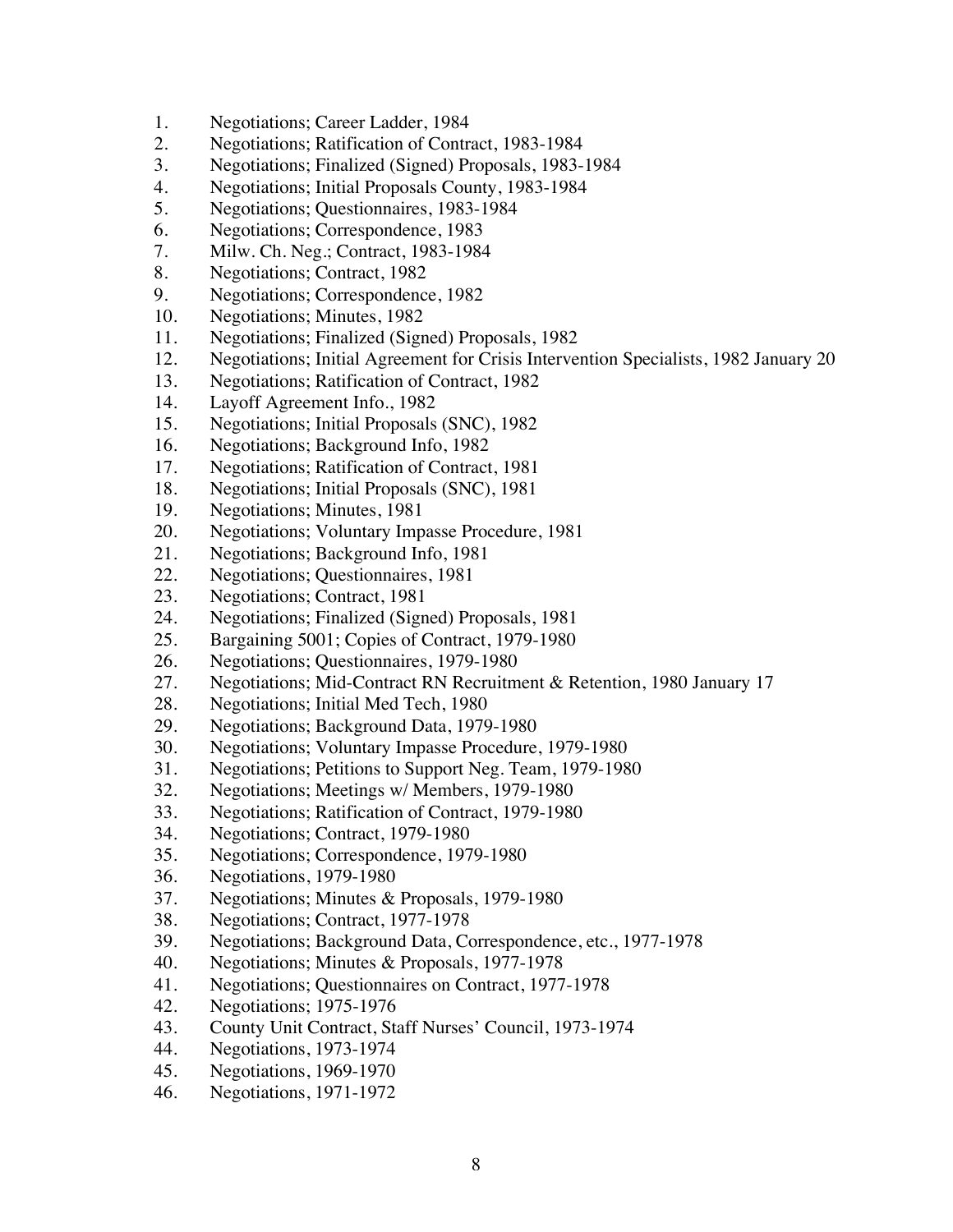- 47. Contract County Memorandum of Agreement, 1969
- 48. Contract Proposals, County, 1968
- 49. Negotiations, 1967-1968
- 50. Negotiations; SNC, County, 1967

- 1. MCMC (Milwaukee County Medical Complex) Computer (ANSOS)
- 2. MCMC Computer Charting Liability
- 3. MCMC Correspondence, 1986-1988
- 4. MCMC Employee Relations Committee
- 5. MCMC Impaired Practitioner Committee
- 6. MCMC Job Descriptions
- 7. Milw. Ch. Correspondence Dept. of Labor Relations, circa 1970-1989
- 8. Milwaukee County Mental Health Complex
- 9. Mental Health Nurse Practice Comm.
- 10. Mental Health CATC Administration Meetings with SNC
- 11. CHTC News Articles, 1987
- 12. CQI Interviews, 1992-1993
- 13. 5001 Strategic Planning, 1993
- 14. Milw. Ch. Archives (MCMC Policies, Steward Meeting & General Steward Info), circa 1970-1979
- 15. MCMC Labs
- 16. MCMC Lab Practice Meetings, 1984-1987
- 17. Safety & Security at MHC
- 18. SNC Minutes & Correspondence, 1978
- 19. SNC Minutes & Correspondence, 1977
- 20. Mental Health Staffing Commission
- 21. MHC Unsafe Staffing Documents, 1993
- 22. MCMC Career Ladder

- 1. MCMC Anti-Cancer Drugs Committee
- 2. MCMC Affirmative Action Comm.
- 3. County QIP (Quality Improvement Committee) Minutes
- 4. Milw. Co. QIP, 1993
- 5. Milwaukee County Quality Improvement Committee, 1992-1993
- 6. Milw. Co. Barg. Unit, 1993
- 7. Article; Epperly & Owley on Unionism, 1986 June
- 8. Articles; Owley Quoted
- 9. Milw. Regional Medical Center Froedert Memorial Luther Hosp.
- 10. MCMC/Froedert Merger, 1985
- 11. Board of Nursing Declaratory Ruling Discharge Sum.
- 12. Organizing 5038; Manitowoc Memorial Con. And Resource Material
- 13. Organizing 5038; Election Objections Decision
- 14. Organizing 5038; Manitowoc Memorial Resource Material
- 15. Organizing 5038; Manitowoc Memorial Original/Prelim. Proposals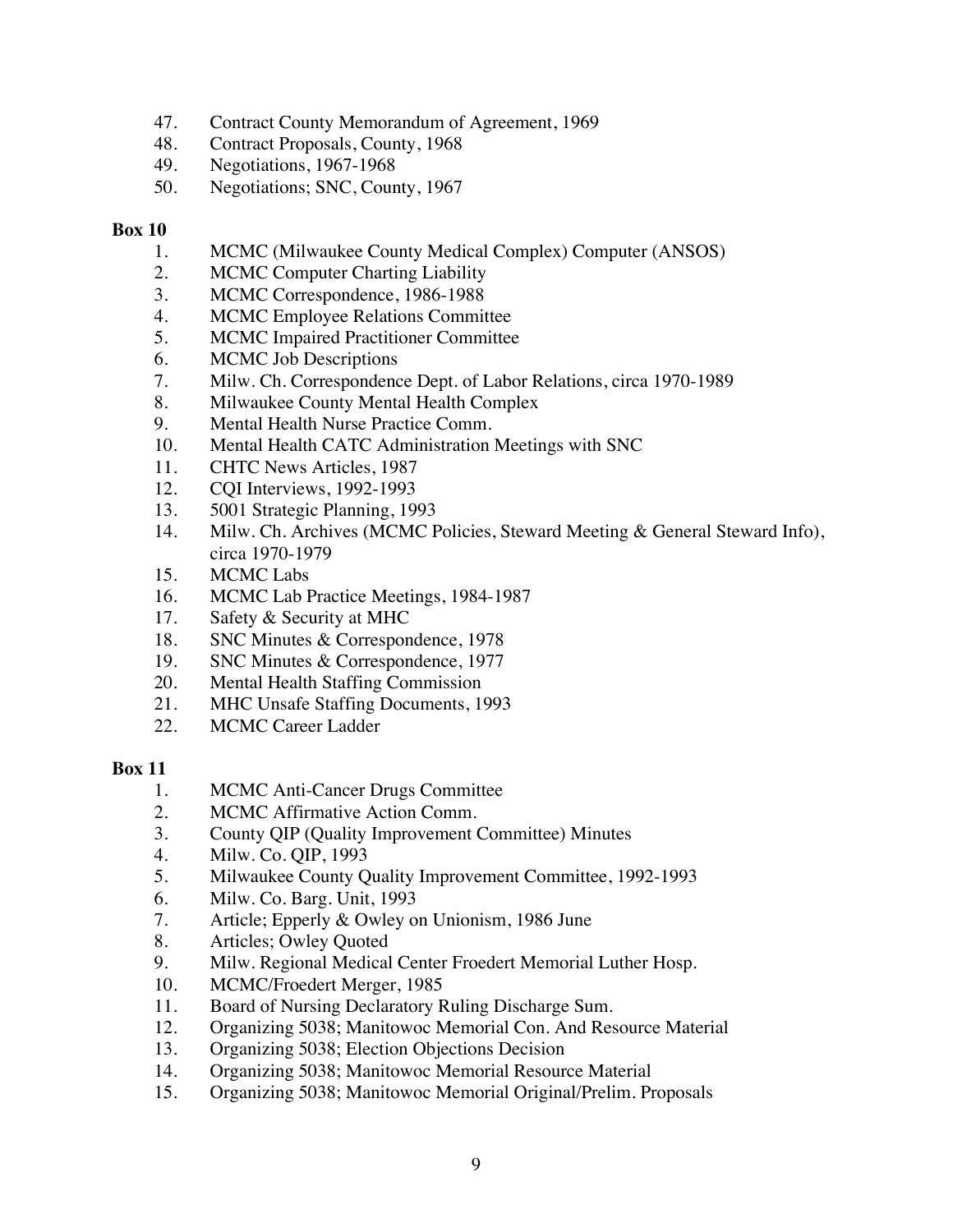- 16. Organizing 5038
- 17. Presidents' Conference, First Annual (Oshkosh), 1981
- 18. Presidents' Conference, Second Annual (Wausau), 1982
- 19. Presidents' Conference, Third Annual (Sheb./Cleveland), 1983
- 20. Presidents' Conference, Fourth Annual (Stevens Point), 1984
- 21. Presidents' Conference, Fifth Annual (Oshkosh), 1985
- 22. Presidents' Conference, Sixth Annual (Oshkosh), 1986
- 23. Presidents' Conference, Seventh Annual (Oshkosh), 1988
- 24. Public Health Nurses Certifications
- 25. Milw. County Occupational and Physical Therapists
- 26. Milw. Ch. Unrepresented Employees
- 27. Doyne; 6 Eye
- 28. Doyne; 6N & 6M
- 29. Doyne; 6S
- 30. Doyne; 5M
- 31. Doyne; 5S
- 32. Doyne; Absenteeism Policy
- 33. Doyne; Administrator Hospital
- 34. Doyne; Air Quality
- 35. Doyne; Ambulatory Care Center

- 1. Doyne; Attendance Policy
- 2. Doyne; Blue Ribbon Committee
- 3. Doyne; Bone Marrow Treatment Center
- 4. Doyne; Certification
- 5. Doyne; CICU
- 6. Doyne; Correspondence (Misc.)
- 7. Doyne; Cost Containment Committee
- 8. Doyne; CQI
- 9. Doyne; Decentralization Committee
- 10. MCMC Dir. of NSG Ann Navera
- 11. Doyne; DOL Settlement
- 12. EDTC Problems MCMC
- 13. Doyne; Emergency Room
- 14. Doyne; Employee Health Services
- 15. Doyne; EMS Nurses
- 16. Doyne; Evaluation Forms (RNI, RNII, Clinical)
- 17. Doyne; Evaluation of Supervisor
- 18. Flight for Life Medical Guidelines
- 19. Doyne; Hansen, Terrance (Admin)
- 20. Doyne; Health and Safety
- 21. Doyne; Hospice
- 22. Doyne; Human Resources
- 23. Doyne; ICU Survey, 1994 August
- 24. Doyne; ICU/CCU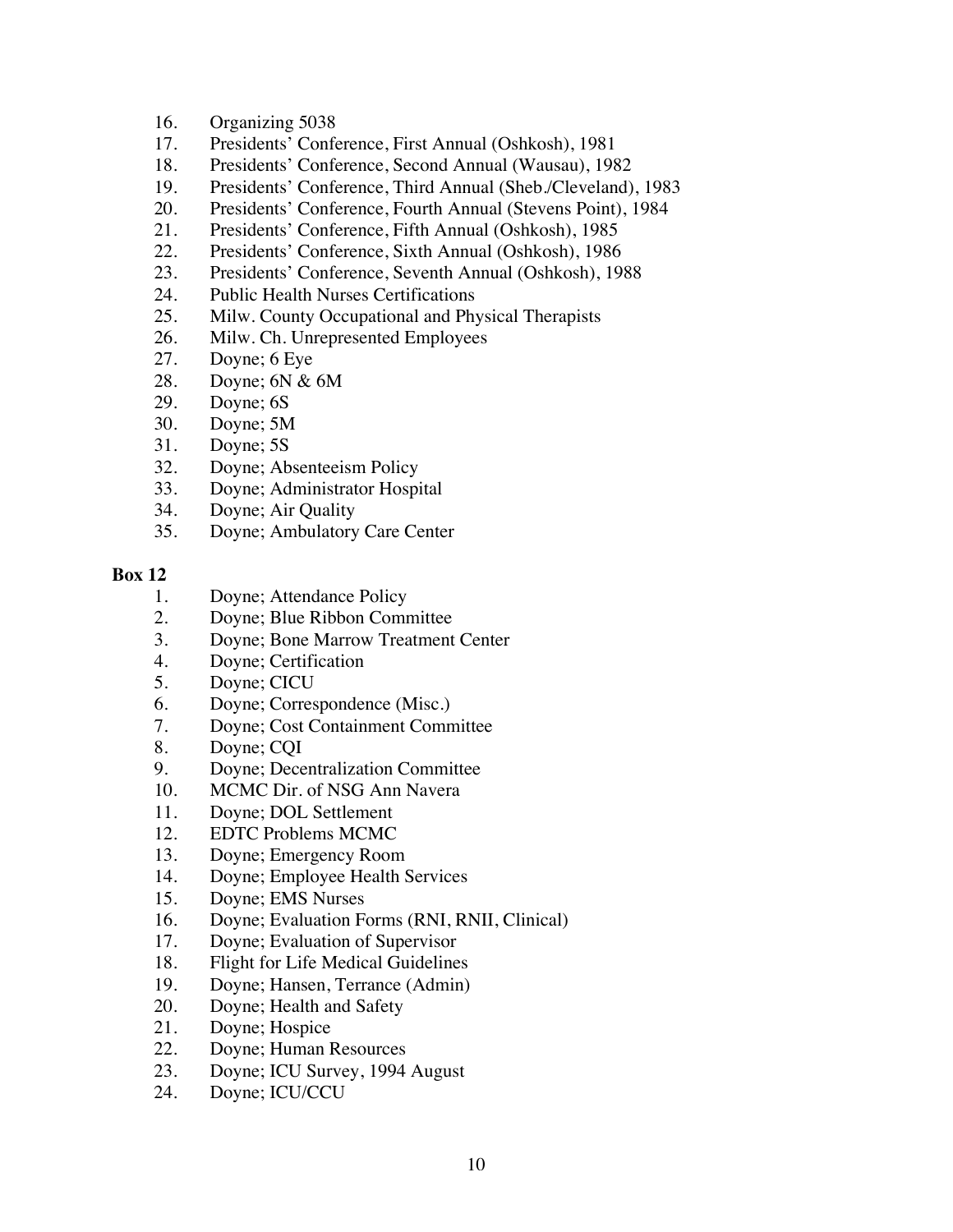- 25. Doyne; Line of Duty Accidents
- 26. Doyne; Medicine (7M, 6W, 7E)
- 27. Doyne; Meetings with Administration
- 28. Peter Hart Survey, 1994
- 29. Retraining
- 30. FMLH Doyne: Member Activities
- 31. Correspondence Milwaukee County

- 1. Misc. Stuff
- 2. Notes; Doyne Closure
- 3. Correspondence with Doyne
- 4. Correspondence with Shneidman & Myers
- 5. Doyne; Meetings Strategy
- 6. Vol. Ret. Package Layoff
- 7. Doyne; Budget Docs
- 8. Doyne; Budget
- 9. Co. Bd. Merger/Sale Docs
- 10. Doyne; Closure/FNHP Correspondence
- 11. Doyne; Pension Part Time Service Issue
- 12. Doyne; Merger Collateral Agreement, 1995
- 13. Rule of 75 Collateral
- 14. Member Communication
- 15. Early Retirement
- 16. Merger Seniority Lists
- 17. Publicity Doyne Closure
- 18. Doyne; Pension
- 19. Doyne; Closing Press
- 20. GA Medical Fund Cuts, 1995
- 21-23. Doyne; Nurse Practice Minutes
- 24. Doyne; OR/RR
- 25. Doyne; Organizational Chart
- 26. Doyne; Orientation

- 1. Doyne; Outpatient Dept.
- 2. Doyne; Overtime Waiver
- 3. Doyne; Parking Committee
- 4. Doyne; Policies & Procedures
- 5. Doyne; Pool Nurses
- 6. MCMC; Department of Nursing Pool Nurses Listing
- 7. Doyne; Posted Positions
- 8. Doyne; Qualifications Committee
- 9. Doyne; Recruitment & Retention Committee
- 10. Doyne; Safety Committee
- 11. Doyne; Security Workgroup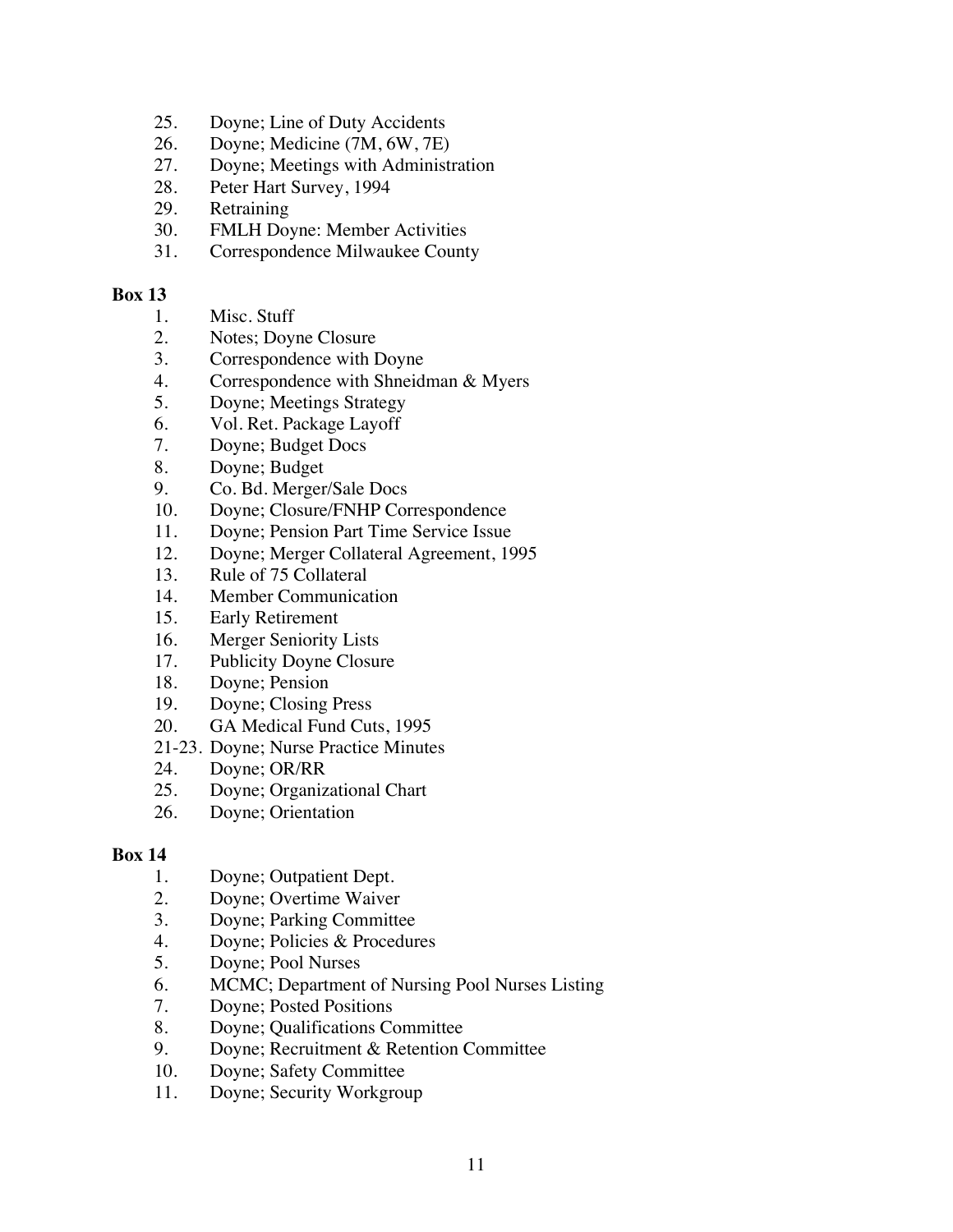- 12. Doyne; Short Staffing Forms
- 13. Doyne; Staffing Problems
- 14. Doyne; Surgery
- 15. Thank You Letters
- 16. Dr. Letters
- 17. Doyne OB Transfer to St. Mary's
- 18. FMLH (Froedert Memorial Lutheran Hospital)
- 19. FMLH Pension
- 20. Doyne Closure Community & Labor Campaign
- 21. FMLH Organizing
- 22. County Sup Letters
- 23. Med College
- 24. United
- 25. Neg. United, 1993
- 26. United Bargaining; Correspondence, 1994-1995
- 27. United Bargaining; Initial Proposals Union to United, 1994-1995
- 28. United Bargaining; Initial Proposals United to Union, 1994-1995

- 1. United Bargaining; Changes Proposals, 1994-1995
- 2. United Bargaining; Signed Proposals, 1994-1995
- 3. United Bargaining; Bargaining Updates, 1994-1995
- 4. United Bargaining; Bargaining Minutes, 1994-1995
- 5. United Bargaining; MOA Signed Copies, 1994-1995
- 6. United Bargaining; News Articles, 1994-1995
- 7. United Bargaining; Reference, 1994-1995
- 8. United Bargaining; Survey, 1994-1995
- 9. United Bargaining; Survey, 1993
- 10. United Bargaining; Misc., Information, 1994-1995
- 11. United Negotiating; MOA Comparison Copy AFSCME, 1994-1995
- 12. United Negotiating; MOA Comparison Copy, 1993-1994
- 13. United Negotiating; Reference Material, 1993-1994
- 14. Survey
- 15. Reference, United/AFSCME Contract, 1993-1995
- 16. United Contracts, 1993
- 17. United Negotiating; Side Letter Cytotech's, 1993-1994
- 18. United Negotiating; Correspondence, 1993-1994
- 19. United Negotiating; Signed Proposals, 1993-1994
- 20. United Negotiating; Initial Proposals from United to Union, 1993-1994
- 21. United Negotiating; Initial Proposals from Union to United, 1993-1994
- 22. United Negotiating; Bargaining Updates (Newsletters), 1993-1994
- 23. United Negotiating; MOA Signed, 1993-1994
- 24. Memorandum, 1979-1980
- 25. Bargaining 5012 Contract, 1980-1981
- 26. Bargaining 5024 Contract, 1984
- 27. Bargaining 5024 Contract, 1983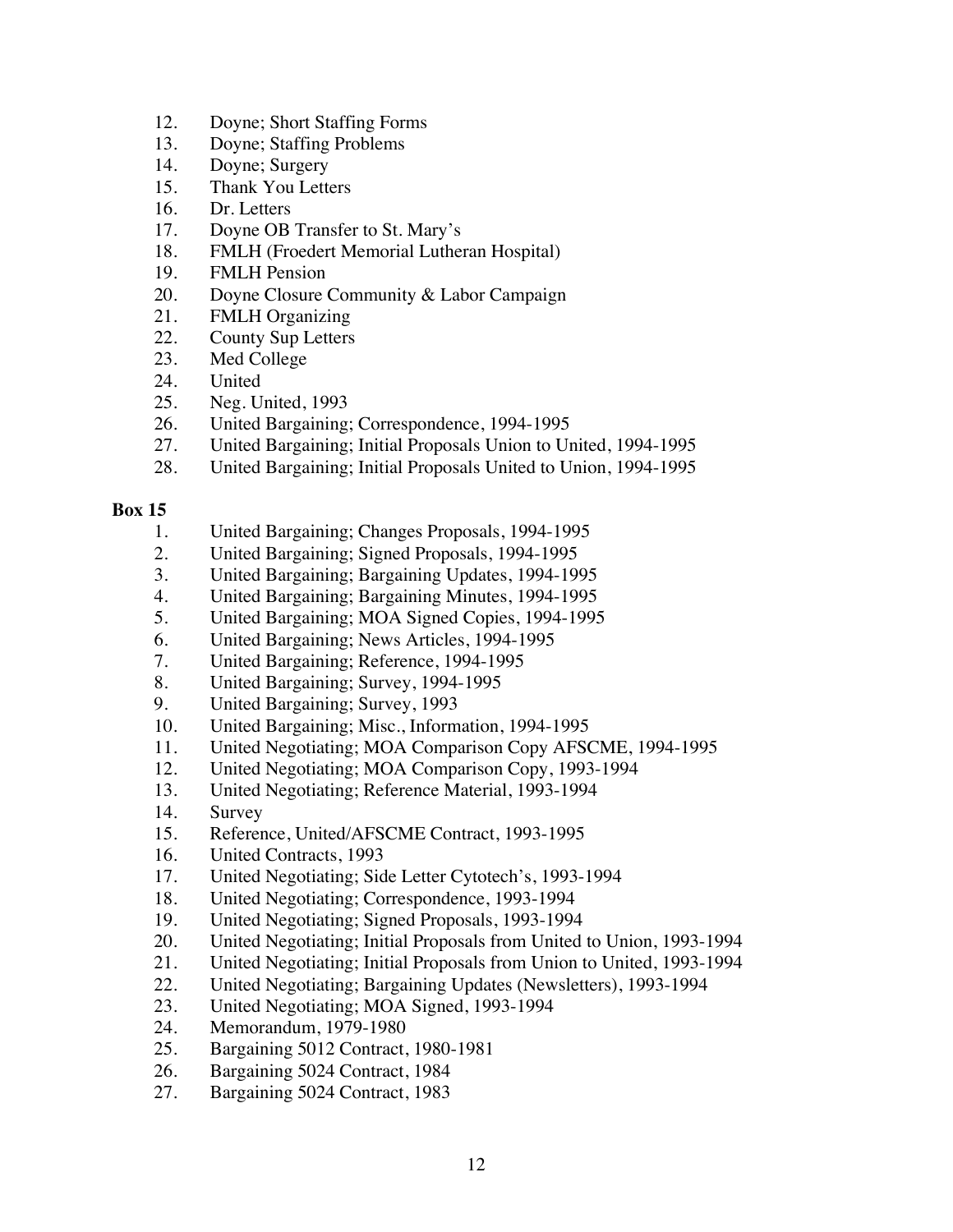- 28. Bargaining 5024 Contract, 1982
- 29. Bargaining 5024 Contract, 1980-1981

- 1. Bargaining 5001 First Contract
- 2. Bargaining 5011 (PHNs) Contract, 1980-1981
- 3. Bargaining 5011 (PHN) Wage Reopener, 1984
- 4. Bargaining 5011 (PHNs) Wage and Mileage Reopener, 1980-1981
- 5. Bargaining 5011 (PHNs) Contract, 1983
- 6. Bargaining 5011 (PHNs) Contract, 1982
- 7. Bargaining 5011 (Insts.), 1980-1981
- 8. Bargaining 5011 Insurance Negotiations & Arb., 1983
- 9. Bargaining 5011 (Insts.) Contract, 1985-1986
- 10. Bargaining 5011 (Insts.) Contract, 1983
- 11. Bargaining 5011 (Insts.) Wage and Vac Reopener, 1984
- 12. Bargaining 5011 (Insts.) Contract, 1981-1982
- 13. Bargaining 5011 (City) Reopener, 1984
- 14. 5011 Contract, 1985-1986

## **Box 17**

- 1. Bargaining 5011 (City) Contract, 1986-1987
- 2. Bargaining 5011 City Reopener, 1987
- 3. Bargaining 5011 (Insts.) Wage Reopener, 1986
- 4. ROC Studies Local 5011, 1986 September
- 5. ROC Studies Local 5011, 1986 June
- 6. Bargaining 5012 Contract, 1985-1987
- 7. Bargaining 5012 Contract, 1983-1985
- 8. Bargaining 5024 Wage and Ins. Reopener, 1986
- 9. Bargaining 5024 Contract, 1985-1986
- 10. Bargaining 5033 Contract, 1984-1985
- 11. Bargaining 5033 Reopener, 1985
- 12. Bargaining 5039 Contract, 1980-1982
- 13. UC 5039 RN Supervisor Positions (Employer Pet.), 1981 March
- 14. Bargaining 5040 First Contract, 1982-1983

- 1. Bargaining 5040 Contract, 1983-1984
- 2. Bargaining 5060 First Contract
- 3-4. Bargaining 5061 First Contract, 1982-1984
- 5. Bargaining 5061 Reopener Wage and Language Items), 1984
- 6. Bargaining 5033 Contract, 1982-1983
- 7. Bargaining 5033 Contract, 1981-1982
- 8. 5034 Bargaining Reopener, 1984
- 9. Bargaining 5034 Contract, 1983-1984
- 10. Bargaining 5034 Contract, 1981-1982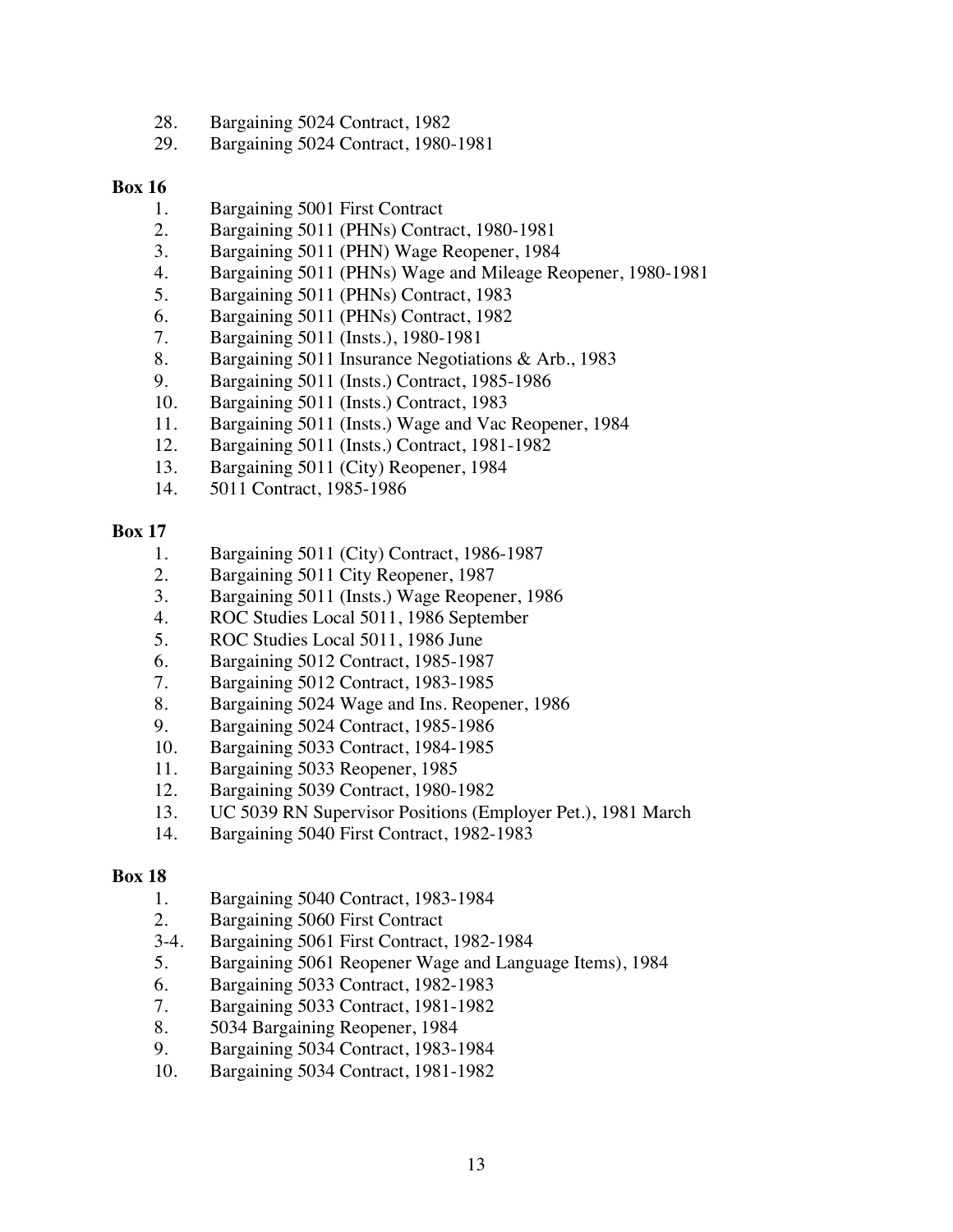- 1. Bargaining 5035 Contract, 1983-1984
- 2. Bargaining 5035 Contract, 1982
- 3. Bargaining 5035 Contract, 1981
- 4. Bargaining 5037 Contract, 1984
- 5. Bargaining 5037 Contract, 1983
- 6. Bargaining 5037 Contract, 1981-1982
- 7. Transcript Case 81K-02958 Burlington Mem. Hospital, 1981
- 8. Bargaining 5012 Contract, 1981-1983
- 9. Bargaining 5033 Contract, 1987-1988
- 10. Bargaining 5033 Contract, 1986-1987
- 11. Bargaining Local 5034 Contract, 1987
- 12. Bargaining 5034 Contract, 1987
- 13. Bargaining 5034 Contract, 1985-1986

- 1. Bargaining 5034 (Reopener), 1985
- 2. Bargaining 5035 Contract, 1987-1988
- 3. Bargaining 5035 Contract, 1986
- 4. Bargaining 5035 Contract, 1985
- 5. Bargaining 5037 Contract, 1987
- 6. Bargaining 5037 Contract, 1986
- 7. Bargaining 5037 Contract, 1985
- 8. Bargaining 5038 Contract, 1985-1986
- 9. Racine Local 5039, 1987
- 10. Bargaining 5039 Contract, 1986-1987
- 11. Bargaining 5039 Contract, 1984-1985
- 12. Bargaining 5040 Contract, 1986-1987
- 13. Bargaining 5040 Contract, 1985-1986
- 14. Bargaining 5040 Contract, 1984-1985
- 15. Bargaining 5061 Contract, 1986-1987
- 16. Bargaining 5061 Contract, 1985
- 17. Organizing Sheboygan Accretion
- 18. WIC Nutritionist
- 19. Bargaining 5011 (Unified Board) Contract, 1988-1989
- 20. Bargaining 5011 (PHNs) Wage Reopener, 1989
- 21. Bargaining 5011 PHN & Unified Board Contract, 1990-1992
- 22. Bargaining 5011 Public Health/Comm. Services Contract, 1993-1994
- 23. Convention; Bylaws Amendments, 1983
- 24. Convention; Announcement Flyer
- 25. Convention; Annual Reports, 1983
- 26. Convention; Banquet Breakfast
- 27. Convention; Call Packet, 1983
- 28. Convention; Correspondence, 1983
- 29. Convention; Credentials/Registration Forms, 1983
- 30. Convention; Election of Officers (Nom. Papers & Candidate Backgrounds)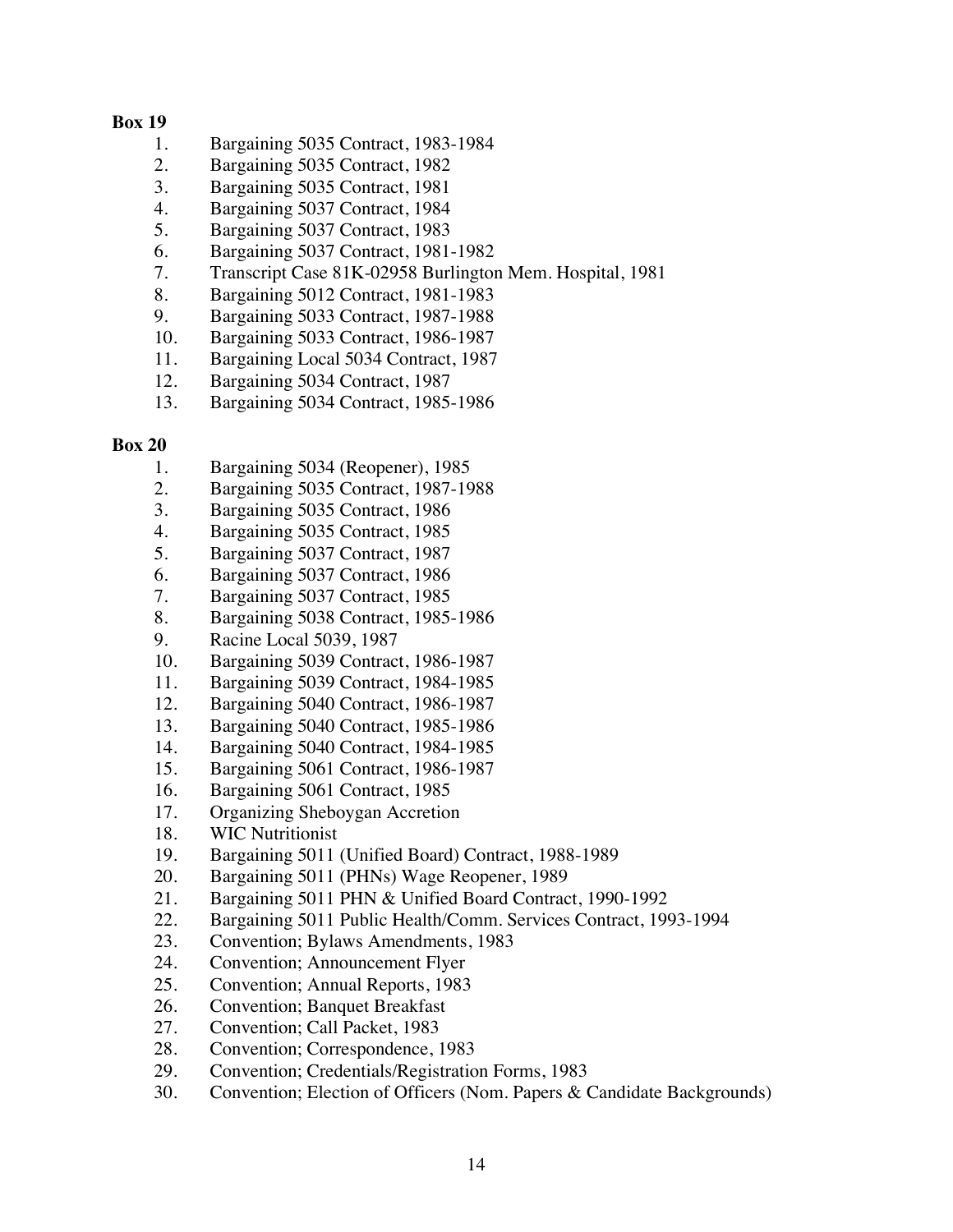- 31. Convention; Forms, 1983
- 32. Convention; Resolution, 1983
- 33. Convention (OK Booklet), 1983

- 1. Convention Booklet Draft, 1984
- 2. Convention Originals (Amendments)
- 3. Convention; Originals (Annual Reports)
- 4. COPE Breakfast
- 5. Convention; Correspondence, 1982
- 6. Convention; Credentials
- 7. Convention; Evaluations, 1982
- 8. Convention; Originals (Resolutions), 1982
- 9. Debi Convention Worksheets
- 10. Convention; Booklet Drafts, 1982
- 11. Convention; WFNHP 2<sup>nd</sup> Annual, 1981
- 12. Convention; WFNHP 1<sup>st</sup> Annual, 1980
- 13. Convention; Founding Convention, 1979 October 27
- 14. Bargaining 5038 Contract, 1987-1988
- 15. Bargaining 5038 Contract, 1989-1990
- 16. 1989-1990
- 17. Bargaining 5038 Contract; West Allis, 1991-1992
- 18. Bargaining 5038 Contract; West Allis, 1993-1995
- 19. Bargaining 5038 Contract, 1991-1992
- 20. Bargaining 5038 Contract; West Allis, 1993-1995
- 21. Bargaining 5035 Contract Interest Arbitration, 1989
- 22. Douglas County; Bargaining 5035 Contract, 1989-1990
- 23. Douglas County; Final Offer, 1989

- 1. Douglas, 1991-1992
- 2. Douglas Cty Negotiation, 1990
- 3. Bargaining 5035 Contract, 1992
- 4. Bargaining 5035 Douglas County Contract, 1992
- 5. Local 5035 Douglas County
- 6. Douglas County Closing, 1993
- 7. Wage Reopener 5035 Douglas Co., 1993
- 8. Bargaining Correspondence Douglas County, 1994 December
- 9. 5035 Closing, 1991
- 10. Douglas County 5035, 1991 January 1-December 31
- 11-13. NLRB Case 30-CA-6609 Meda Care Ambulance
- 14. ULP-FEMT Ralph Liscowe Case 30-CA-7134
- 15-16. Liscowe UC
- 17. Meda-Care
- 18. ULP-FEMT (Federation of Emergency Medical Technicians) 5060 Refused to Bargain, 1982 October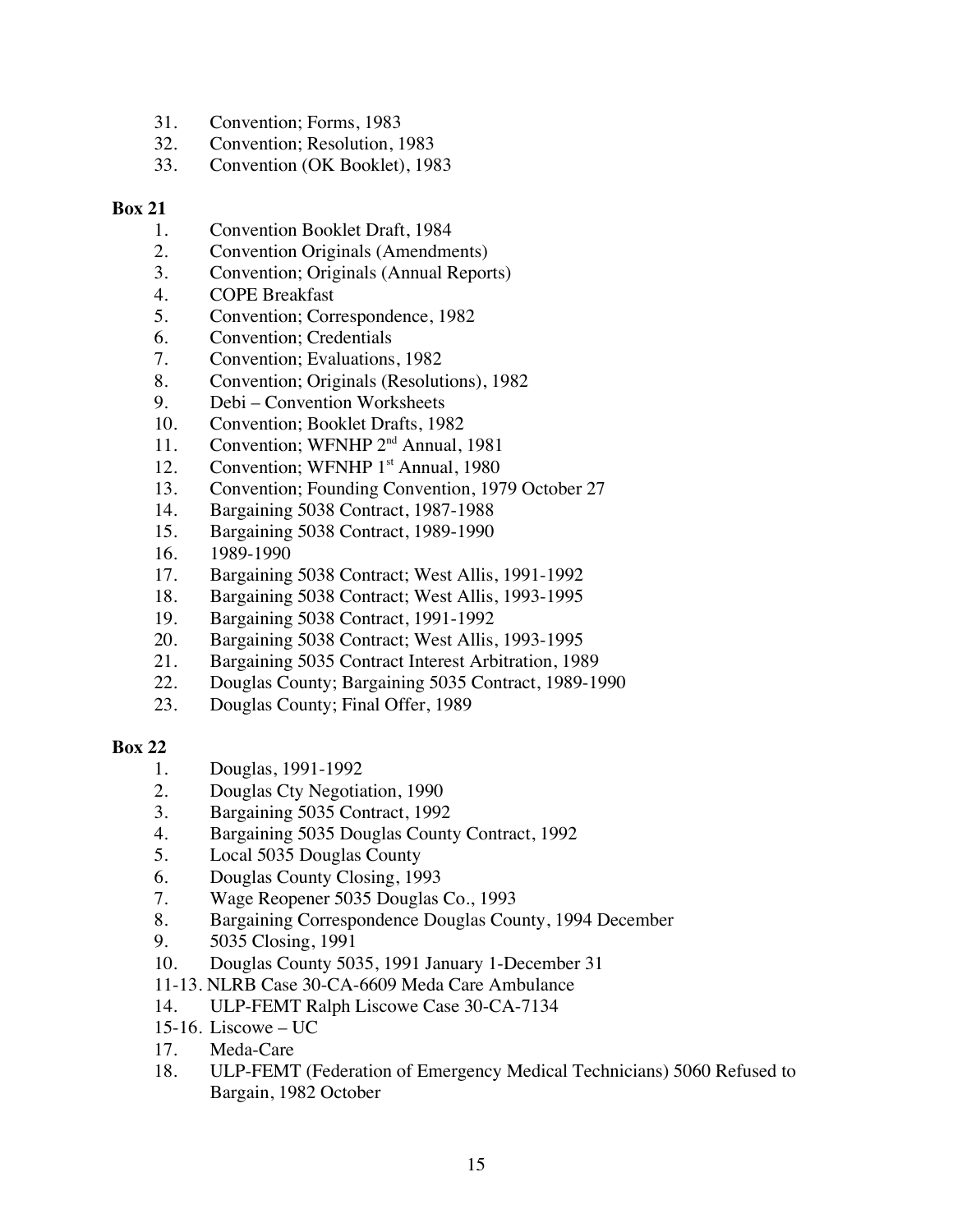- 19-20. NLRB 30-CA-6609 Meda-Care
- 21. ULP-FEMT Robert Galewski 30-CA-7132, 1982 May
- 22. Meda-Care Proposals
- 23. NLRB Meda-Care Case 30-RD-920
- 24. Meda-Care Charge Against 5060 30-CA-2063, 1983 April
- 25. NLRB Affidavit Bonnie Lund
- 26. ULP-FEMT Robert Galewski 30-CA-7030, 1982 March
- 27. NLRB Meda-Care Case 30-CA-6609 et al.
- 28. Reference Media Radio Wisconsin
- 29. Bargaining 5038 Contract, 1981-1982

- 1. Bargaining 5038 Contract, 1983-1984
- 2. Bargaining 5039 Contract, 1983
- 3. Certificates of Need Application for New Building Local 5039, 1982-1983
- 4. Bargaining 5068 Contract, 1987
- 5. Bargaining 5068 Contract, 1986
- 6. Bargaining Manitowoc 5068 Contract, 1985
- 7. Memorial Manitowoc, 1990
- 8. Bargaining 5038 Contract, 1989 September 22
- 9. Memorial Legal Reference
- 10. Manitowoc Memorial Hospital, 1989-1990 CBA
- 11. 5038
- 12. Bargaining Manitowoc Memorial Hospital First Contract
- 13. Bargaining 5039 Contract, 1988-1989
- 14. Bargaining 5039 Contract, 1990-1991
- 15. Bargaining Local 5039 Racine Contract, 1992-1993
- 16. Contract Local 5039 Racine, 1992
- 17. Bargaining Local 5039, 1994-1995
- 18. Bargaining 5040, 1987-1988

- 1. Bargaining 5040, 1989-1990
- 2. Bargaining Local 5040 Contract, 1990-1991
- 3. Cumberland Contract, 1992
- 4. Bargaining Local 5040 Cumberland Contract Expires, 1995 December
- 5-6. Bargaining Local 5061 Contract, 1988-1989
- 7. Kenosha; Merger City/County Kenosha
- 8. Kenosha; Other PHN Contracts
- 9. Kenosha; City Health Department Info
- 10. Kenosha; Bargaining 5061 Contract, 1992
- 11. Bargaining 5061 Contract; Neg. Kenosha, 1990-1991
- 12. Bargaining 5061 Contract, 1990-1991
- 13. Bargaining Kenosha County, 1995-1997
- 14. Manitowoc Accretion Local 5068, 1988
- 15. Bargaining 5068 Contract Accretion MHCC, 1988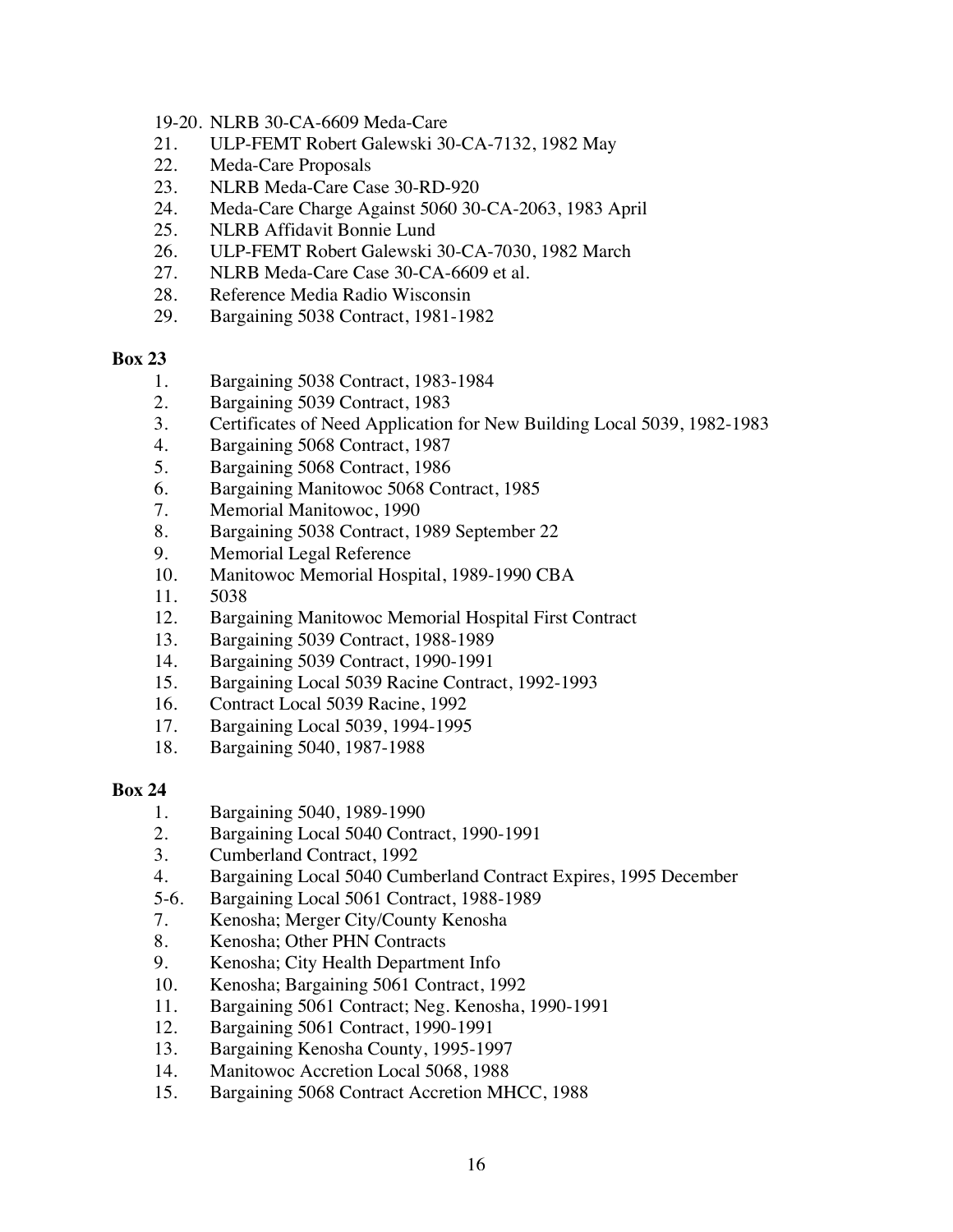- 16. Bargaining 5068 Contract, 1988
- 17. Local 5068 Manitowoc; Bargaining Contract, 1989-1990
- 18. Local 5068 Manitowoc; Contract, 1989-1990

- 1. 5068 Manitowoc, 1991-1992
- 2. Bargaining 5068 Manitowoc Contract, 1993
- 3. Bargaining Local 5068 Contract, 1994-1995
- 4-6. Bargaining Columbia County First Contract, 1988-1989
- 7. Bargaining 5084 Contract, 1990-1991
- 8. Local 5084 Columbia County; Wage Proposals, 1992-1993
- 9. Local 5084 Columbia County; Bargaining Contract, 1992-1993
- 10. Local 5084 Columbia County, 1992-1993
- 11. Bargaining Local 5084 Contract, 1994-1995
- 12. Bargaining Local 5084 Columbia Contract, 1994
- 13. Wood County Local 5037; Negotiating, 1989
- 14. Wood County Local 5037; Bargaining Contract, 1988-1989
- 15. Bargaining 5037 Contract, 1990
- 16. Contract Local 5037 Wood County, Bargaining Contract, 1992-1994
- 17. Contract Local 5037 Wood County, 1992-1994

- 1. Bargaining 5011 (Institutions) Reopener, 1989
- 2. Bargaining 5011 (Institutions) Reopener, 1988
- 3. 5011 Institutions Reopener, 1987-1989
- 4. Bargaining 5011 (Institutions) Contract, 1987-1989
- 5. Bargaining 5011 Insurance Negotiations, 1993-1994
- 6. (Insurance) Sheb. Co. Ins., 1992-1993
- 7. 5011 Ins. Neg., 1991-1992
- 8. 5011 Ins. Arb., 1991
- 9. Bargaining 5011 (Institutions) Contract, 1991
- 10. Institutions RN Int./Arb., 1991
- 11. Bargaining Local 5011 Sheboygan Cty Institutions Contract Expires, 1994
- 12. Bargaining Correspondence Sheboygan Institutions, 1994
- 13. Barg 5011 Institutions Contract, 1993-1994
- 14. Bargaining 5011 (PHNs) Contract, 1987-1989
- 15. WFNHP Convention; Amendments, 1989
- 16. WFNHP Convention; Annual Reports, 1989
- 17. WFNHP Convention; Ballots & Summaries, 1989
- 18. WFNHP Convention; Call-to-Convention, 1989
- 19. WFNHP Convention; Correspondence, 1989
- 20. WFNHP Convention; Credentials/Registrations, 1989
- 21. WFNHP Convention; Forms/Booklet Originals, 1989
- 22. WFNHP Convention; Notes (Debi's), 1989
- 23. WFNHP Convention; Resolutions, 1989
- 24. WFNHP Convention, 1989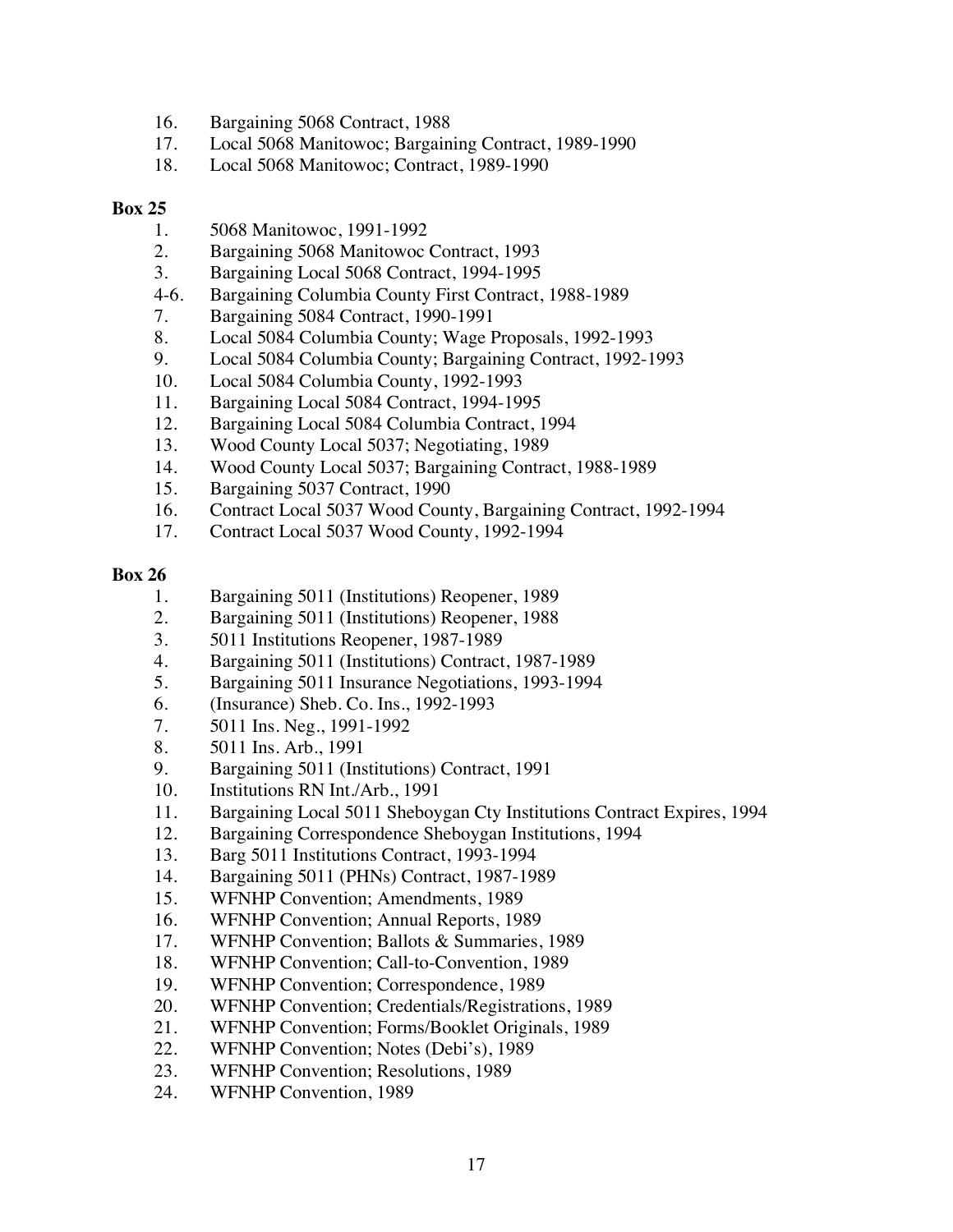- 1. WFNHP Convention; Amendments, 1987
- 2. WFNHP Convention; Annual Reports, 1987
- 3. WFNHP Convention; Ballots & Summaries, 1987
- 4. WFNHP Convention; Call-to-Convention, 1987
- 5. WFNHP Convention; Correspondence, 1987
- 6. WFNHP Convention; Credentials/Registrations, 1987
- 7. WFNHP Convention; Debi's Notes, 1987
- 8. WFNHP Convention; Resolutions, 1987
- 9. WFNHP Convention, Reference Material (Conv.), 1987
- 10. WFNHP Convention, 1987
- 11. WFNHP Convention; Amendments, 1985
- 12. WFNHP Convention; Annual Reports, 1985
- 13. WFNHP Convention; Ballots & Summaries, 1985
- 14. WFNHP Convention; Call-to-Convention, 1985
- 15. WFNHP Convention; Correspondence, 1985
- 16. WFNHP Convention; Credentials/Registrations, 1985
- 17. WFNHP Convention; Function Contracts, 1985
- 18. WFNHP Convention; Resolutions, 1985
- 19. WFNHP Convention; Debi's Notes, 1985
- 20. WFNHP Convention, Program, 1985
- 21. WFNHP Convention, 1985
- 22. Convention; Amendments Const./Bylaws, 1984
- 23. Convention; Annual Reports, 1984
- 24. Convention; Biographical Sketches, 1984
- 25. Convention; Ballots & Summaries, 1984
- 26. Convention; Brochure, 1984
- 27. Convention; COPE Breakfast Banquet, 1984
- 28. Convention; Call, 1984
- 29. Convention; Correspondence, 1984
- 30. Convention; Registrations/Credentials, 1984
- 31. Convention; Forms, 1984
- 32. Convention; Resolutions, 1984
- 33. Convention, 1984
- 34. WFNHP Convention; Amendments, 1995
- 35. WFNHP Convention; Ballots & Summaries, 1995
- 36. WFNHP Convention; Call-to-Convention, 1995
- 37. WFNHP Convention; Correspondence, 1995
- 38. WFNHP Convention; Credentials/Registrations, 1995
- 39. WFNHP Convention; Evaluations, 1995
- 40. WFNHP Convention; Forms/Booklet Originals, 1995
- 41. WFHNP Convention; Function Contracts, 1995
- 42. WFNHP Convention; Debi's Notes, 1995
- 43. WFNHP Convention; Oath of Office, 1995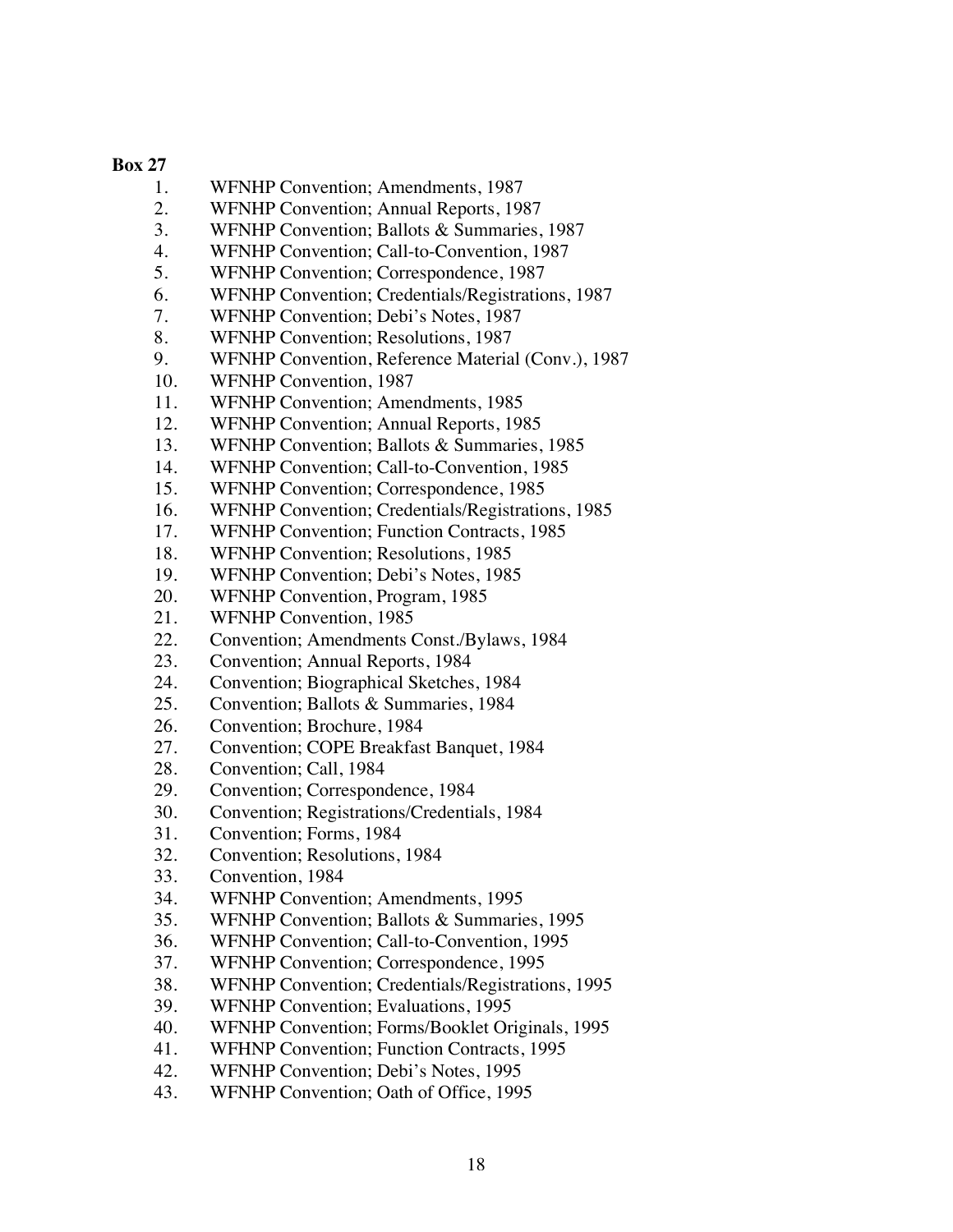- 44. WFNHP Convention Proceedings, 1995
- 45. WFNHP Convention, Program, 1995
- 46. WFNHP Convention; State Council, 1995
- 47. WFNHP Convention; Strategic Planning, 1995
- 48. WFNHP Convention, 1995
- 49. WFNHP Convention; Amendments, 1994
- 50. WFNHP Convention; Annual Reports, 1994
- 51. WFNHP Convention; Call-to-Convention, 1994
- 52. WFNHP Convention; Correspondence, 1994
- 53. WFNHP Convention; Credentials/Registrations, 1994
- 54. WFNHP Convention; Evaluations, 1994
- 55. WFNHP Convention; Forms/Booklet Originals, 1994
- 56. WFNHP Convention; Function Contracts, 1994
- 57. WFNHP Convention; Resolutions, 1994
- 58. WFNHP Convention, 1994

- 1. WFNHP Convention; Amendments, 1993
- 2. WFNHP Convention; Annual Reports, 1993
- 3. WFNHP Convention; Ballots & Summaries, 1993
- 4. WFNHP Convention; Call-to-Convention, 1993
- 5. WFNHP Convention; Correspondence, 1993
- 6. WFNHP Convention; Credentials/Registrations, 1993
- 7. WFNHP Convention; Credentials Committee, 1993
- 8. WFNHP Convention; Evaluations, 1993
- 9. WFNHP Convention; Function Contracts, 1993
- 10. WFNHP Convention; Nomination Forms, 1993
- 11. WFNHP Convention; Debi's Notes, 1993
- 12. WFNHP Convention; Oath of Office, 1993
- 13. WFNHP Convention; Forms/Booklet Originals, 1993
- 14. WFNHP Convention Proceedings, 1993
- 15. WFNHP Convention, Program, 1993
- 16. WFNHP Convention; Resolutions, 1993
- 17. WFNHP Convention, 1993
- 18. WFNHP Convention; Amendments, 1991
- 19. WFNHP Convention; Annual Reports, 1991
- 20. WFNHP Convention; Ballots & Summaries, 1991
- 21. WFNHP Convention; Call-to-Convention, 1991
- 22. WFNHP Convention; Correspondence, 1991
- 23. WFNHP Convention; Credentials Committee, 1991
- 24. WFNHP Convention; Credentials/Registrations, 1991
- 25. WFNHP Convention; Evaluations, 1991
- 26. WFNHP Convention; Forms/Booklet Originals, 1991
- 27. WFNHP Convention; Function Contracts, 1991
- 28. WFNHP Convention; Debi's Notes, 1991
- 29. WFNHP Convention Proceedings, 1991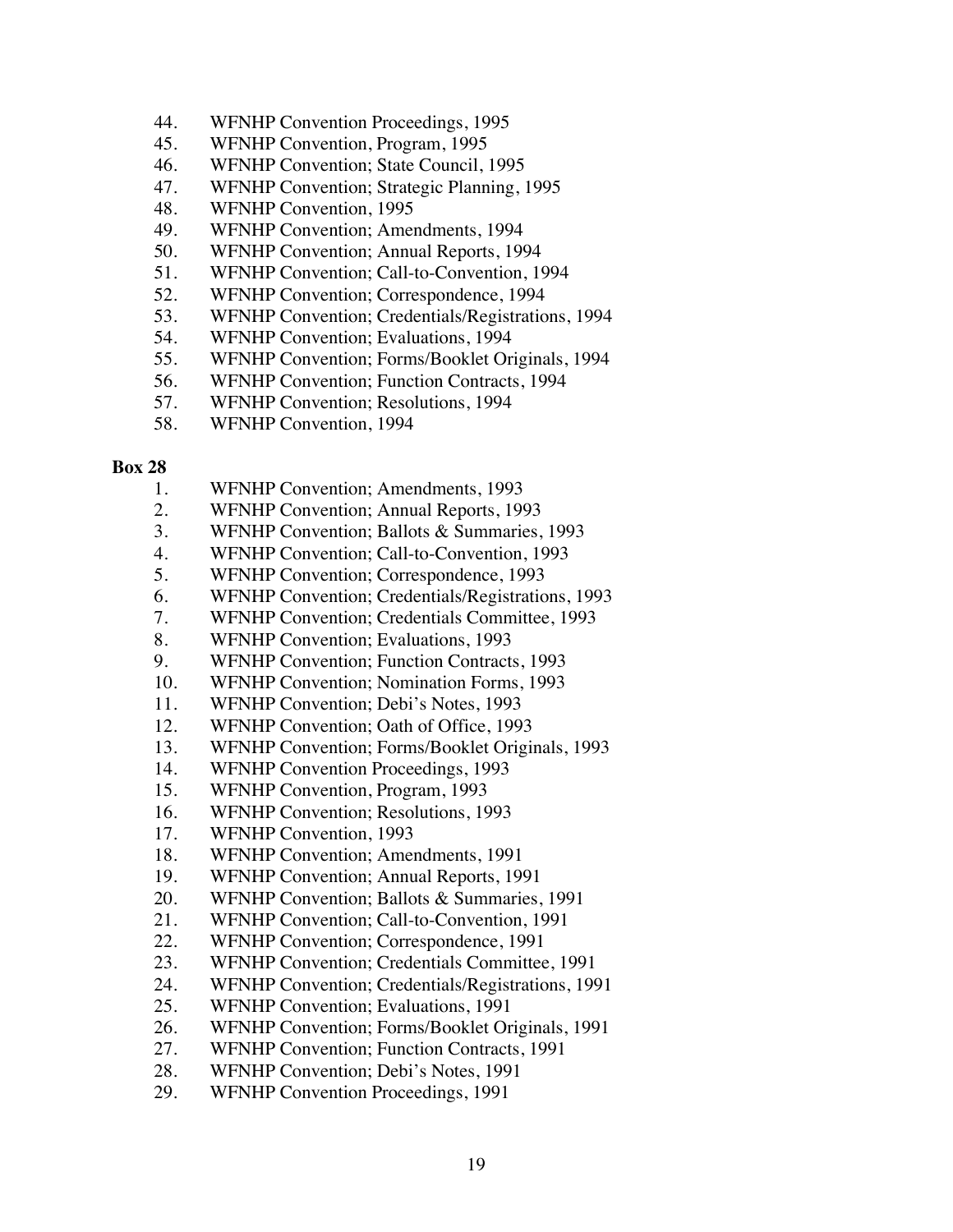- 30. WFNHP Convention, Program, 1991
- 31. WFNHP Convention; Resolutions, 1991
- 32. WFNHP Convention, 1991
- 33. Minutes; Convention, 1979-Current
- 34. Minutes; Executive Council, 1979
- 35. Minutes; Executive Council, 1980
- 36. Minutes; Executive Council, 1981
- 37. Minutes; Executive Council, 1982
- 38. Minutes; Executive Council, 1983
- 39. Minutes; Executive Council, 1984
- 40. Minutes; Executive Council, State Council, 1989
- 41. Minutes; Executive Council, State Council, 1990-1991
- 42. Minutes; Executive Council, 1981987-1988
- 43. Minutes; Executive Council, 1985-1985
- 44. Accountants' Reports, Wisconsin FNHP, 1979-1988, 1991
- 45. Audit/Budget, 1992
- 46. Correspondence, 1979-1981

- 1. Correspondence, 1981
- 2. Correspondence, 1982
- 3. Correspondence, 1983
- 4. Organizing, Sample Letters
- 5. Org. Memorial Medical Center Closed Organizing File
- 6. Organizing Milwaukee County Techs 5001 (All Materials)
- 7. Organizing Sauk County Health Department
- 8. Organizing St. Agnes Hospital 5001 (All Materials)
- 9. Organizing FNHP Analysis of Campaigns
- 10. Organizing Riverside Comm. Mem. Hosp. (Waupaca)
- 11. Organizing Material (Used at Kenosha Memorial), 1984
- 12. Organizing Project, 1979-1987
- 13. Organizing Memorial Hospital (Spooner FNHP), 1986
- 14. United Professionals Closed File (State, Ashland, MadCity)
- 15. AFT Convention Includes all Related Materials, 1980-1984
- 16. Other Conf./Meetings, 1981-1988

- 1. Correspondence, 1989
- 2. School of Nursing Reorganization, 1981
- 3. School of Nursing Job Description
- 4. School of Nursing Summer Assignments, 1986
- 5. Flight for Life
- 6. Milwaukee County Nursing School
- 7. HOC (House of Corrections)
- 8. Jail/HOC Practice Minutes
- 9. HOC Short Staffing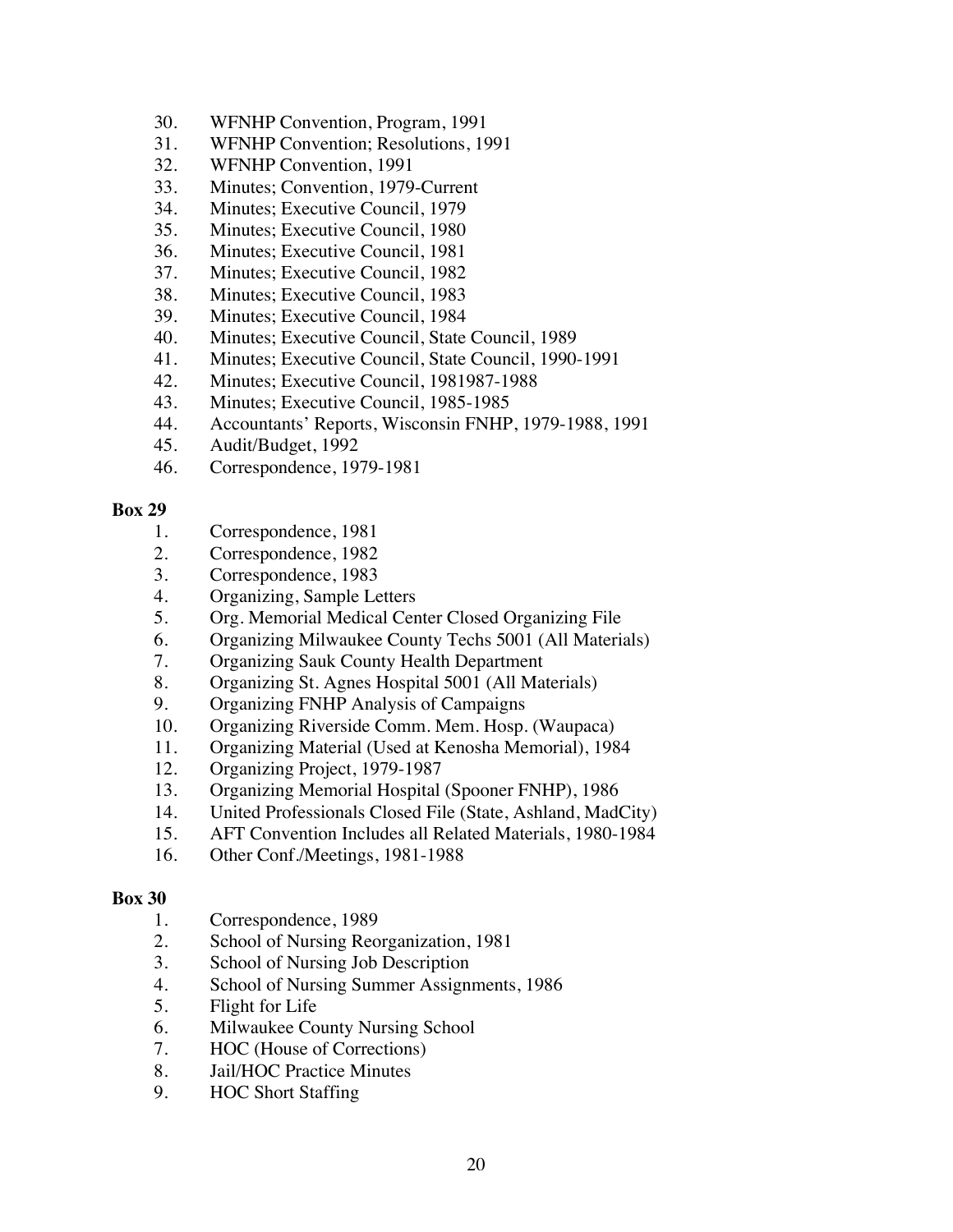- 10. Jail RN Reclass Reversal, 1994
- 11. Jail/HOC Nurse Practice
- 12. Jail Issues
- 13. HOC/Heller
- 14. Milwaukee County
- 15. Membership SNC County, 1967-1969
- 16. Certification City Unit SNC City of Milwaukee Health Dept.
- 17. Certification SNC Milwaukee County
- 18. Committee Appointments
- 19. Staff Nurses Council County Unit, 1970
- 20. SNC Correspondence Membership Both Units
- 21. SNC Correspondence County Unit
- 22. SNC Correspondence County
- 23. SNC Correspondence, etc.
- 24. SNC Dues Bal. After Term. Dues Ded. Letter
- 25. SNC Bylaws, County Unit
- 26. Bylaws SNC & Milwaukee District
- 27. SNC Administration Headquarters Office Fees, etc.

- 1. Legal Fees, 1968-1974
- 2. SNC 2 County Contract Proposal, 1971-1972
- 3. Old Correspondence Miscellaneous, 1969-1971
- 4. Membership Misc., 1967-1971
- 5. SNC; Newsletters County Unit
- 6. SNC; Memos and Information
- 7. Membership SNC County, 1966
- 8. Minutes of Meetings, County SNC
- 9. SNC; Negotiations County Unit
- 10. SNC; Notices of Leaves of Absence
- 11. SNC Payroll Dept. County of Milw.
- 12. Professional Practice Comm., 1966-1968
- 13. Reuter, John, Civil Srs., Milw. County
- 14. Prof. Practice Committee
- 15. Ratifications SNC County
- 16. SNC & MDNA "Fair Share" Meeting, 1974 June
- 17. SNC; Correspondence Fair Share City Unit
- 18. SNC; Correspondence Fair Share County Unit
- 19. SNC; Funds Transferred Recs. City
- 20. SNC; Funds Transferred Recs. County
- 21. SNC; Organization "Fair Share"
- 22. Civil Service Manual, 1974
- 23. Coping with Conflict Seminar, 1979 April
- 24. Member Questionnaires SNC, 1976-1977
- 25. Election Info, 1976-1977
- 26. Civil Service Manual, 1973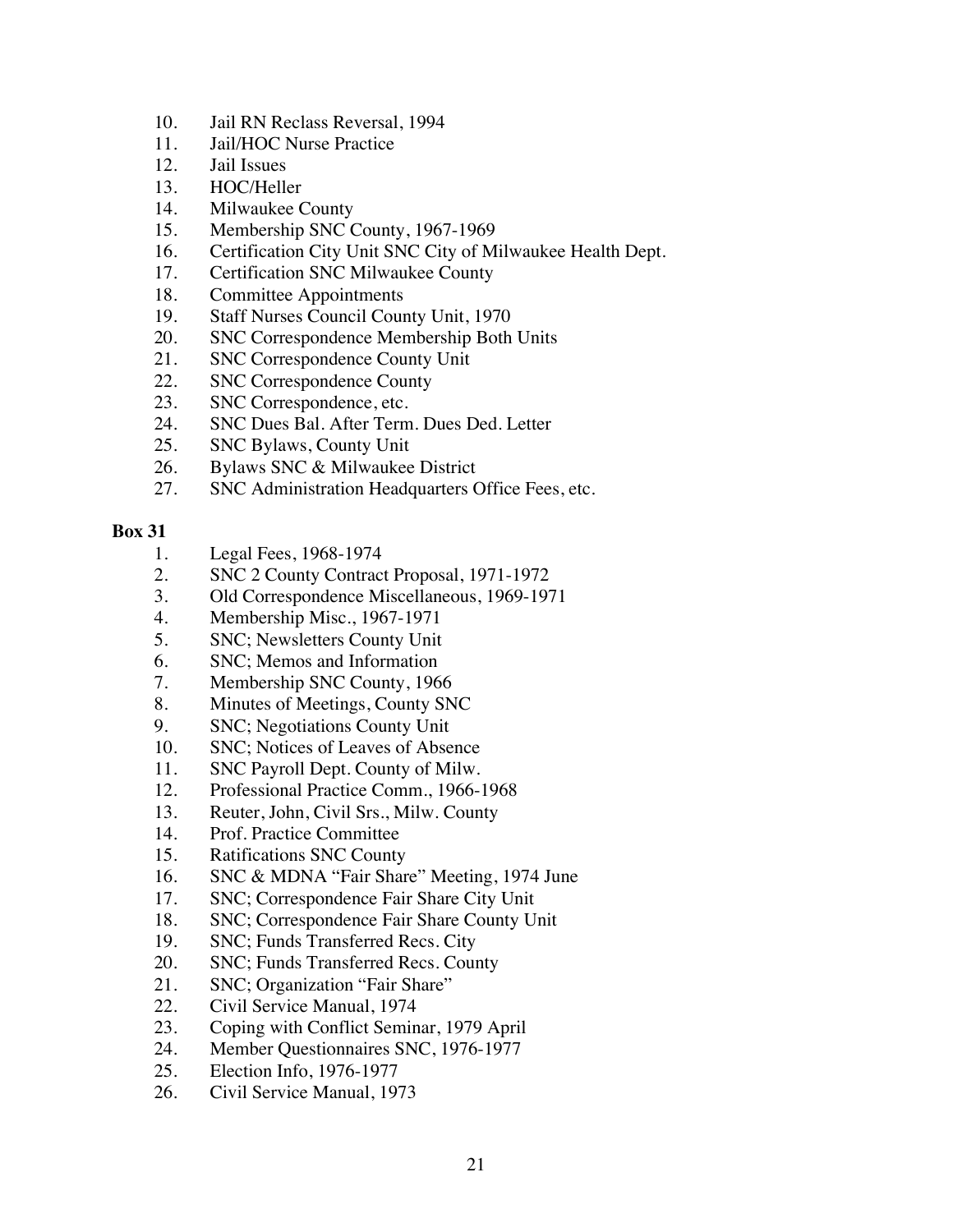- 27. Dues Deduction Registers, 1976
- 28. Dues Deduction Registers, 1977
- 29. Review Committee, 1976
- 30. Accountants' Reports, Staff Nurses Council, 1977-1979
- 31. Dues Payment Quarterly DD Recs., 1975
- 32. Financial Statements Staff Nurses Council, 1975
- 33. Reports Annual Audited Prior to Separation of SNC Units
- 34. Financial Reports, 1976-1980
- 35. Financial Statement SNC, 1972
- 36. Financial Statements, 1973
- 37. SNC, 1971
- 38. SNC, 1970
- 39. SNC Fin. Stat. Monthly, 1969
- 40. Staff Nurses Council, 1968
- 41. SNC, 1966
- 42. Staff Nurses Council, 1967
- 43. Annual Audited Financial Report, Staff Nurses Council, 1966 and before
- 44. Local 5001 Annual Report, 1990
- 45. Med Tech Surveys
- 46. MCMC Patient Care Committee (Institutions)
- 47. Joint Practice Committee MCMC
- 48. Newsletter MCMC, 1980-1982
- 49. Grievance Log, 1983-1984
- 50. MH Short Staffing Survey, 1984
- 51-52. Correspondence and Grievances MCMHC, 1975-1980

- 1. Correspondence and Reorganization, MCMHC, 1978-1981
- 2. Correspondence, Including Overtime Policies, Milwaukee County, 1977-1982
- 3. SNC Advisory Patient Care (General Hospital), 1974-1977
- 4. SNC Advisory Patient Care Committee (General Hosp.), 1971-1977
- 5-8. Milwaukee County Productivity Council
- 9. Stewards, 1978-1988
- 10. Ex. Memb. Mtg., 1985
- 11. Memb. Mtg., 1982-1984
- 12. Ex. C., 1984
- 13. Stewards, 1983-1985
- 14. General Memb. Mtg., 1978-1981
- 15. Stewards, 1981-1982
- 16. Stewards, 1977-1980
- 17. SNC BoD, 1978-1980

- 1. Executive Council, 1981-1983
- 2. Legislative Council, 1980, 1983
- 3. Grievance Committee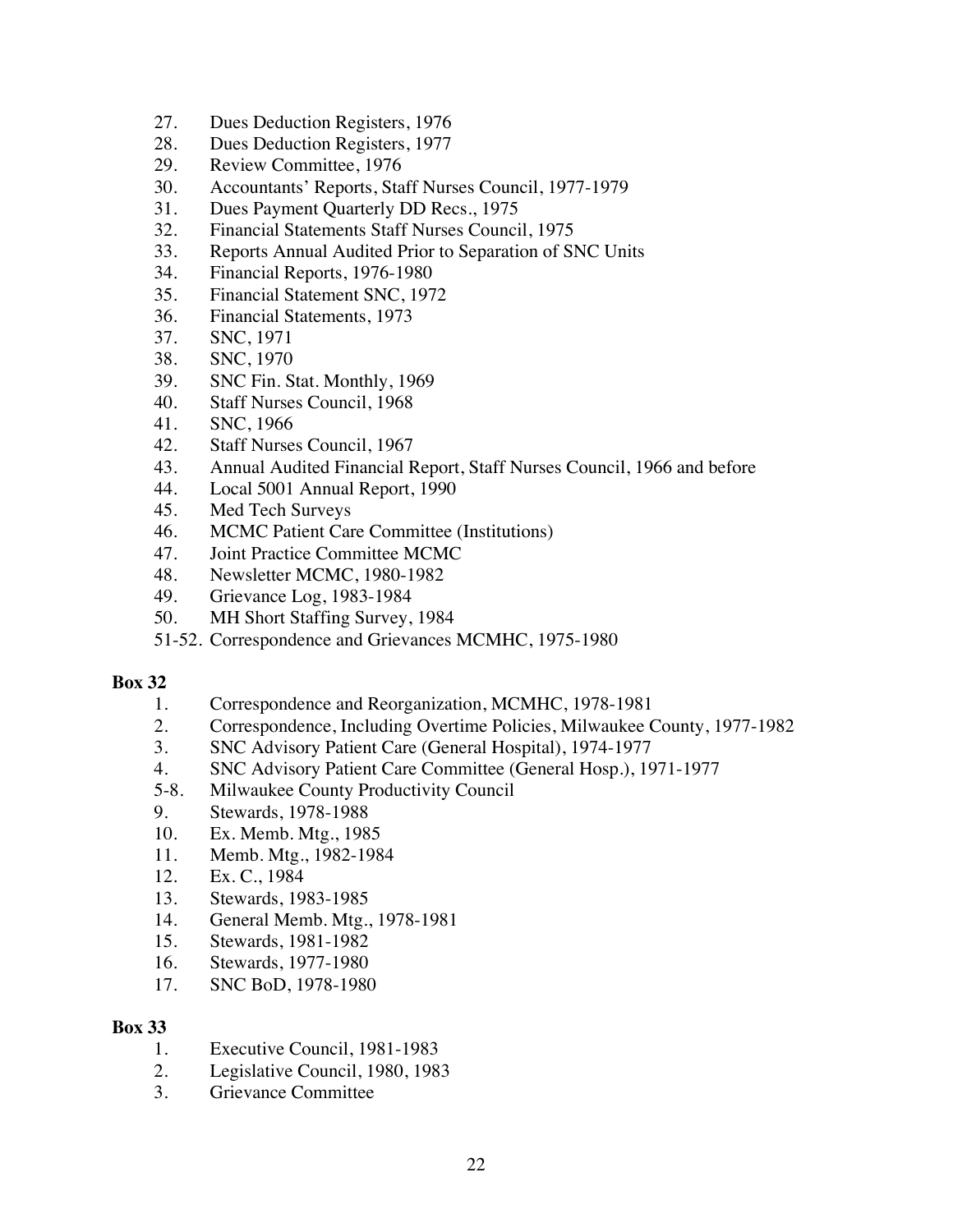- 4. SNC General Committees (Ad Hoc) Crisis Committee, 1979
- 5. Mental Health Reclass Crisis Intervention
- 6. SNC General Committees (Ad Hoc) Task Force
- 7. SNC General Committees (Ad Hoc) 20 Year Anniversary
- 8. SNC General Committees (Ad Hoc) Union Trade Show
- 9. SNC General Budget
- 10. General Membership Minutes, 1971 October-1979 December
- 11. SNC General Committees (Ad Hoc)
- 12. SNC General Newsletters, 1980-1984
- 13. "Safe Handling of Antineoplastic Drugs", OSHA SWONS Articles, 1986-1989
- 14. Anti-Viral Drugs Pentamidine/Ribavirin (Masscosh Report), 1991
- 15. Eau Claire Organizing Campaign
- 16. HIV Testing Articles, 1987-1992
- 17. American Disabilities Act
- 18. Total Quality Management Steel Workers Case Study
- 19-20. Local 5001, 1987
- 21. MCCH, Local 5001, 1989
- 22. MCCH Negotiations Current Pay Ranges Salaries
- 23. Preparation Reference Material, 1988
- 24. Negotiations, 1987-1988
- 25. Grievances, Milwaukee County, 1988-1989
- 26. Articles
- 27. Negotiations Disability Insurance
- 28. Contract Surveys
- 29. Milwaukee County (Lossing)
- 30. FNHP Local 5001 Annual Report, 1990
- 31. Local 5001, 1989-1991
- 32. Negotiation MCCH, 1986
- 33. AMP (Associate Member Program) Status Reports, 1991
- 34. Tuition Taxes
- 35. Outreach Program, Dept. P Responses, 1990
- 36. Outreach Program, Dept. STR Responses, 1990
- 37. AMP Membership Renewals
- 38. AMP Budget
- 39. AMP Press Releases
- 40. AMP Mailings

- 1. Per Capita Reports, 1983
- 2. Per Capita Reports, 1982
- 3. Debi WFNHP Budget Reports
- 4. Per Capita Reports, 1979-1980
- 5. Per Capita Reports, 1981
- 6. Per Capita Reports, 1984
- 7. Per Capita Reports, 1985
- 8. Per Capita Reports, 1986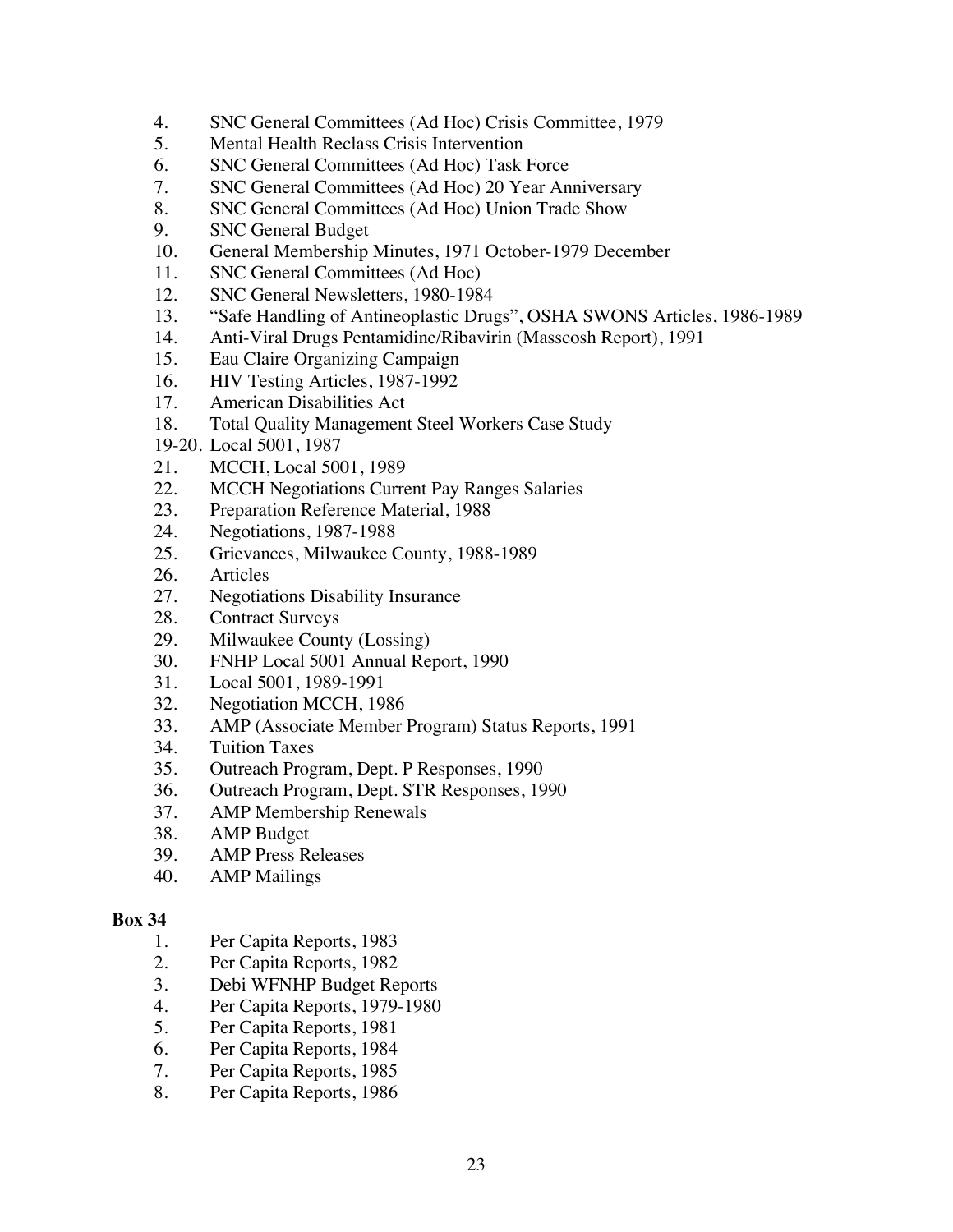- 9. Per Capita Reports, 1987
- 10. Per Capita Reports, 1988
- 11. Per Capita Reports, 1989
- 12. Per Capita Reports, 1992

- 1. AMP Master Copies of Forms, etc.
- 2. AMP Meeting Notes
- 3. MHC Info/Correspondence Re: Bumping, Layoffs
- 4. Doyne; Newsletter
- 5. Doyne; NNICU
- 6. Doyne; Nurse Intern Program
- 7. Doyne; Nurse Practitioner Certification Reimburse
- 8. Doyne; Newspaper Clippings
- 9. Local 5001 Budget, 1991
- 10. Local 5001 Budget, 1993
- 11. Budget & Ledger, 1984-1985
- 12. Ledger, 1986
- 13. Budget & Ledgers, 1988
- 14. Local 5001 Budget, 1992
- 15. Budgets & Accountants' Reports, 1982-1984
- 16. Monthly Minders, 1989-1993
- 17. Organizing Material Assorted FNHP Material Used Elsewhere
- 18. Organizing WFNHP Handouts
- 19. Applications SNC County, 1967
- 20. Applications SNC 2 Partial or Dues Deductions, 1968
- 21. Applications SNC 2 Full Payments (County), 1968
- 22. Authorization Forms, 1964
- 23. Authorization Signatures, SNC County, 1964
- 24. Authorization Forms Wisconsin Nurses Association, 1964
- 25. Milwaukee Psych Lakeland Hospital
- 26. Milwaukee Psychiatric Hospital Wauwatosa
- 27. Children's Hospital
- 28. Sheboygan Memorial
- 29. St. Camillus
- 30. St. Luke's, Racine
- 31. Westview Nursing Home, Racine
- 32. Organizing
- 33. Organizing Materials

- 1. Organizing; NLRB Materials
- 2. Org.; Training Session Materials, 1987 April
- 3. Org.; NLRB Health Rules
- 4. Org.; MCLC Committee
- 5. Org.; Waukesha County Residual Unit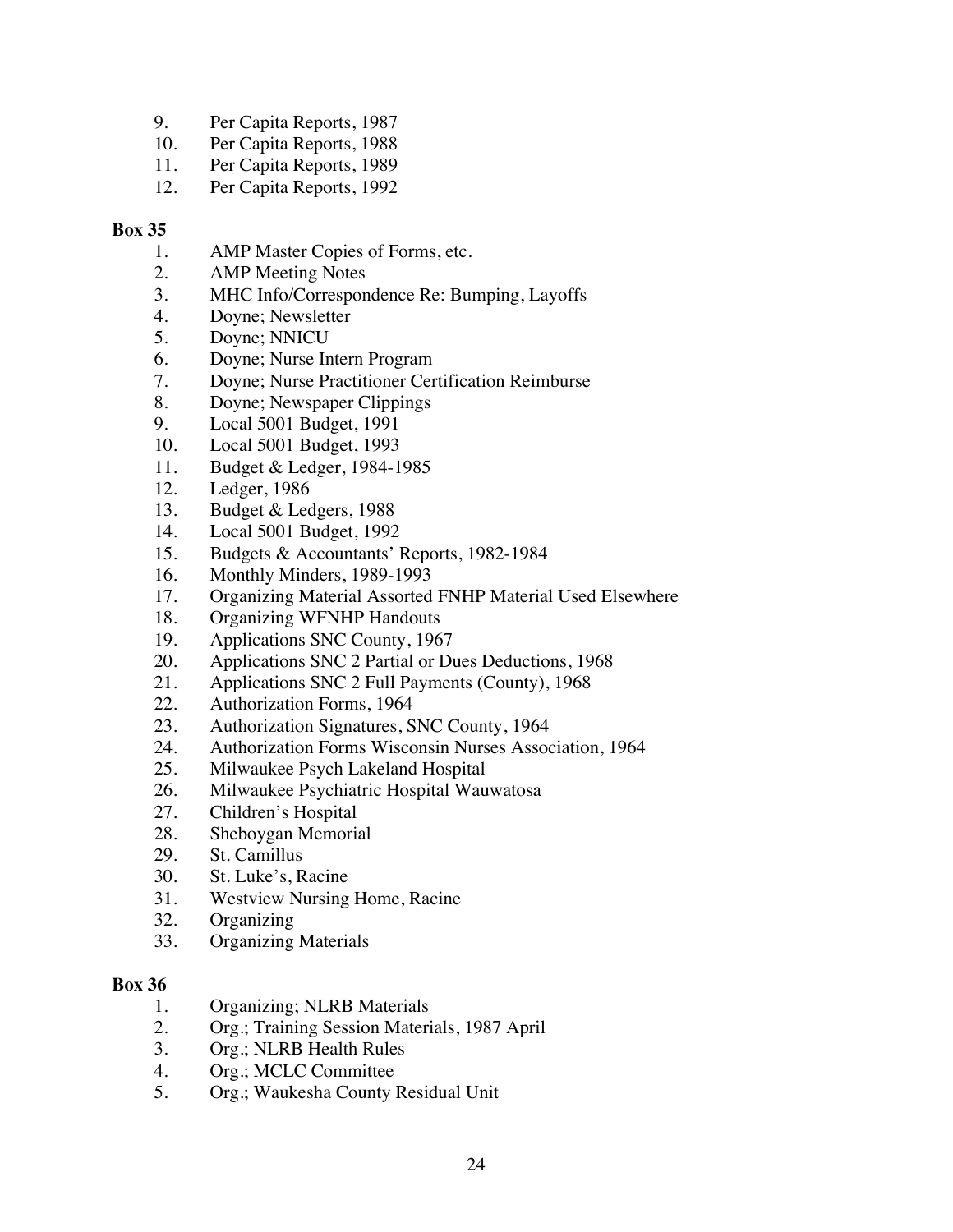- 6. Walworth County
- 7. NLRB Hospital Bargaining Unit Rules
- 8. St. Agnes Fond du Lac
- 9. Org.; Survey Results, 1988
- 10. Org.; Holy Family Memorial MC
- 11. Org.; Walworth Cty. Human Services
- 12. St. Mary's Hospital
- 13. St. Anthony/Family
- 14. St. Mary's Racine
- 15. Pool Nurses
- 16. Lakeview Hospitals
- 17. Trinity Memorial Hospital
- 18. First Hospital Milwaukee
- 19. Kenosha VNA
- 20. West Allis Memorial
- 21. Org.; Manitowoc Memorial Hospital
- 22. St. Francis LaCrosse
- 23. Org.; Research Tools
- 24. Org.; White Collar Issues
- 25. Org.; RN Survey
- 26. Wisconsin FNHP
- 27. Organizing; Manitowoc Memorial Hospital
- 28-29. Org.; RN Survey Responses
- 30. Wood County
- 31. Org.; Dodge County
- 32. Org.; Cudahy Public Health
- 33. Luther Hospital Brochures & Miscellaneous Info.
- 34. Luther Hospital Eau Claire
- 35. St. Francis
- 36. 5001 St. Francis Issue Campaign, 1988
- 37. FMLH New Member Packets
- 38. Reference Material and Handouts
- 39. Employee Lists, Mt. Sinai

- 1-2. Employee Lists
- 3. Material Used for First Contact Committee Class
- 4. Benefits Mt. Sinai
- 5. Authorization Cards (Samples)
- 6. Anti-Union Lab Campaign
- 7. Forms for Organizing
- 8. Education Committee
- 9. How to Obtain a Contract (Master of Handout)
- 10. Mt. Sinai (MtS) Publications
- 11. Plans, Goals, MtS
- 12. MtS Campaign Chronology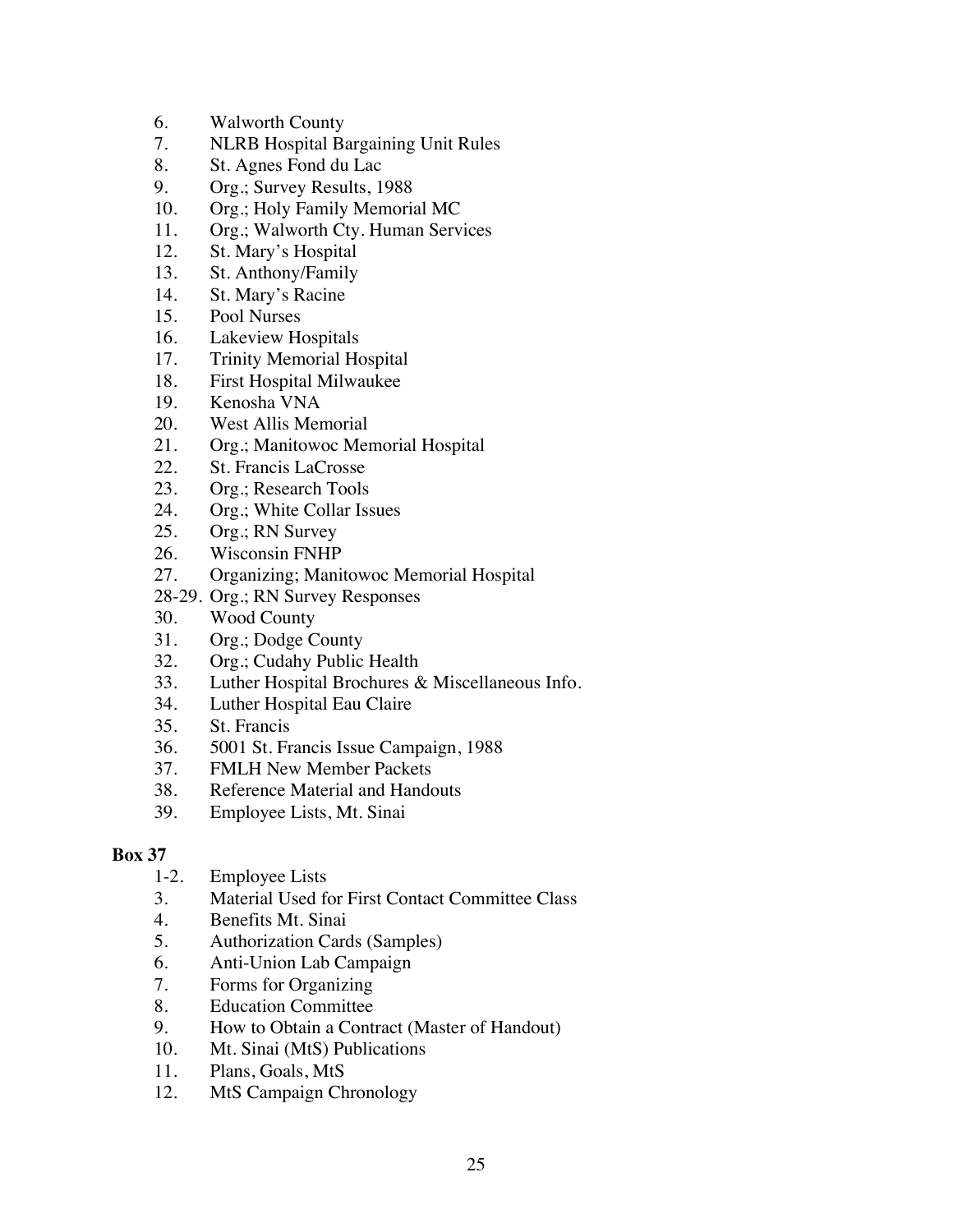- 13. MtS Correspondence
- 14. Area Breakdown of Physical Plant
- 15. Ideas to Assist in Written Organizing Materials
- 16. DePaul General Information
- 17. DePaul Organizing Meeting Minutes
- 18. Hartford Lists Employee Changes
- 19. Hartford Memorial Chronology
- 20. Court of Appeals Briefs, 1982-1983
- 21. NLRB (National Labor Relations Board) Case nos. 30-RC-3709, 30-RC-3779
- 22. NLRB Case nos. 30-UC-172, 18-RC-13047, 1981
- 13-15. NLRB Case nos. 30-RC-4106, 30-RC-4107, 1982
- 26-28. NLRB Case 30-CA-6690, et al, Meda-Care Ambulance, Inc., 1983

- 1. NLRB Case 30-CA-6690, et al, Meda-Care Ambulance, Inc., 1983
- 2-3. NLRB Case no. 30-RC-3525 St. Agnes Hospital, 1979
- 4. RC Riverview Hospital & Manor Technical Unit, 1982
- 5. Riverview Nurse Docs
- 6. Wisconsin Rapids Professionals Concerned for Patient Care
- 7. Riverview Hospital Nurse Docs
- 8. St. Agnes Statements on Objections
- 9. St. Agnes RN Campaign
- 10. St. Agnes Hospital Fond du Lac
- 11. Correspondence, 1984-1985
- 12. Correspondence, 1986-1987

- 1. Sheboygan Arb., 1990-1994
- 2. Arb. Decision Sheboygan
- 3. West Allis Super. in B.U.
- 4. Mental Health Complex Disciplines, 1996
- 5. Antigo Labor/Management Meetings
- 6-7. Antigo Pension
- 8. Manitowoc Shift Rotation
- 9. State Mandate Campaign, 1991
- 10. Sheboygan Co. Bargaining, 1980-1990
- 11. Audit/Budget Includes Working Papers, Fiscal Year, 1979
- 12. St. Francis Newsletters, 1979-1992
- 13. Bulletins SNC (Staff Nurses Council), County, 1965-1966
- 14. News Clippings SNC
- 15. Negotiations; News Clippings, 1966-1970
- 16. SNC Minutes, Miscellaneous, 1966-1971
- 17. Officer Listings City & County Units
- 18. Songs
- 19. SNC Contracts, 1969-1981
- 20. VIP Lists, History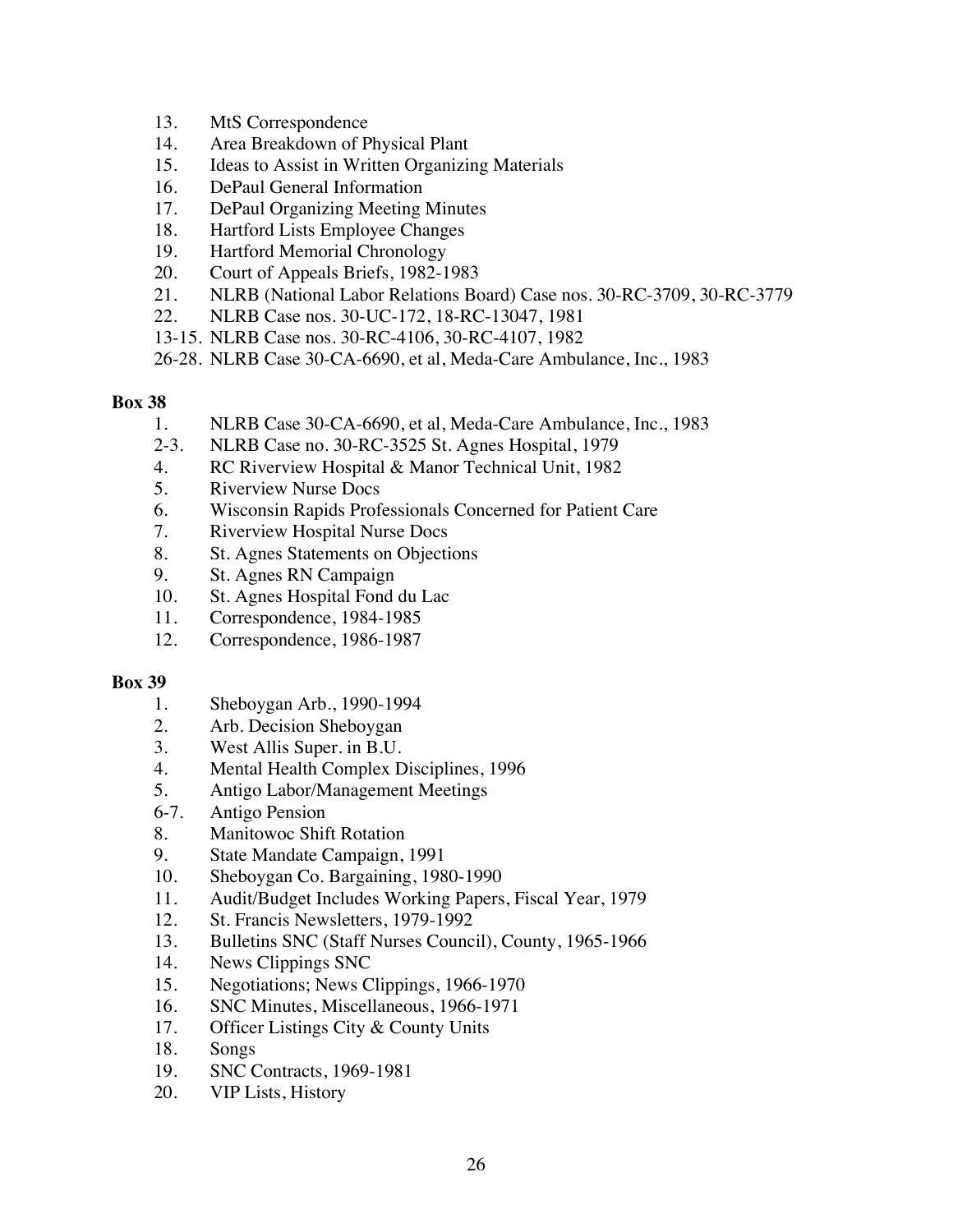- 21. Hospitals; Data on Area Hospitals
- 22. Data on Area Hospitals Milwaukee Study, 1984
- 23. AMS Greentree Health Care Center, Inc.
- 24. Beaver Dam Community Hospitals, Inc.
- 25. Burnett County Public Health Nurses, 1979, October
- 26. Clearview Nursing Home (Dodge County)
- 27. Columbia County Public Health
- 28. East Troy (Nursing Home), 1980 April
- 29. Foundation Hospital, 1982 March
- 30. Mass. Jan C. File
- 31. Hartford Memorial Hospital, 1983 November
- 32. Kenosha Memorial Hospital
- 33. Lutheran Hospital Eau Claire
- 34. Manitowoc Memorial
- 35. Milwaukee Children's Hospital UP Petition, 1980 January 22
- 36. Milwaukee Jewish Convalescent Center via St. Joe's RN (RNs and LPNs), 1979 November
- 37. Milwaukee Psychiatric Hospital, 1983 January
- 38. Miscellaneous
- 39. Mt. Sinai Hospital Milwaukee
- 40. Northwest Health Center, 1982 February
- 41. Oak Creek Estates, Eau Claire, RNs (Perhaps Others) Nursing Home, 1979 November
- 42. Oconomowoc Memorial Hospital, 1979 September
- 43. Park Falls Medical Center RNs (Possibly Others), 1979 December
- 44. Polk County
- 45. Rock County
- 46. Rock Co. Health Care Center Janesville, RNs, 1979 August
- 47. Sacred Heart Rehabilitation Hosp.
- 48. Sheboygan Memorial Hosp.
- 49. St. Catherine's Hospital, Kenosha
- 50. St. Mary's Medical Center, Racine
- 51. St. Joseph's Hospital, Milwaukee, 1979 September

- 1. St. Luke's Hospital Milwaukee, 1979 September
- 2. St. Luke's Hospital, Racine
- 3. St. Mary's Hospital, Milwaukee, Contact by RN, 1979 October
- 4. St. Mary's Nursing Home, 1985 April
- 5. St. Michael's Hospital, Milwaukee
- 6. St. Nicholas Hospital
- 7. Sheboygan City Public Health Nurses, 1979 August
- 8. Student Nurses, 1991 October
- 9. Teamsters Health Center
- 10. Unified Health, BD-Green Co. (WERC) Variety, 1980 December
- 11. Valley View Medical Center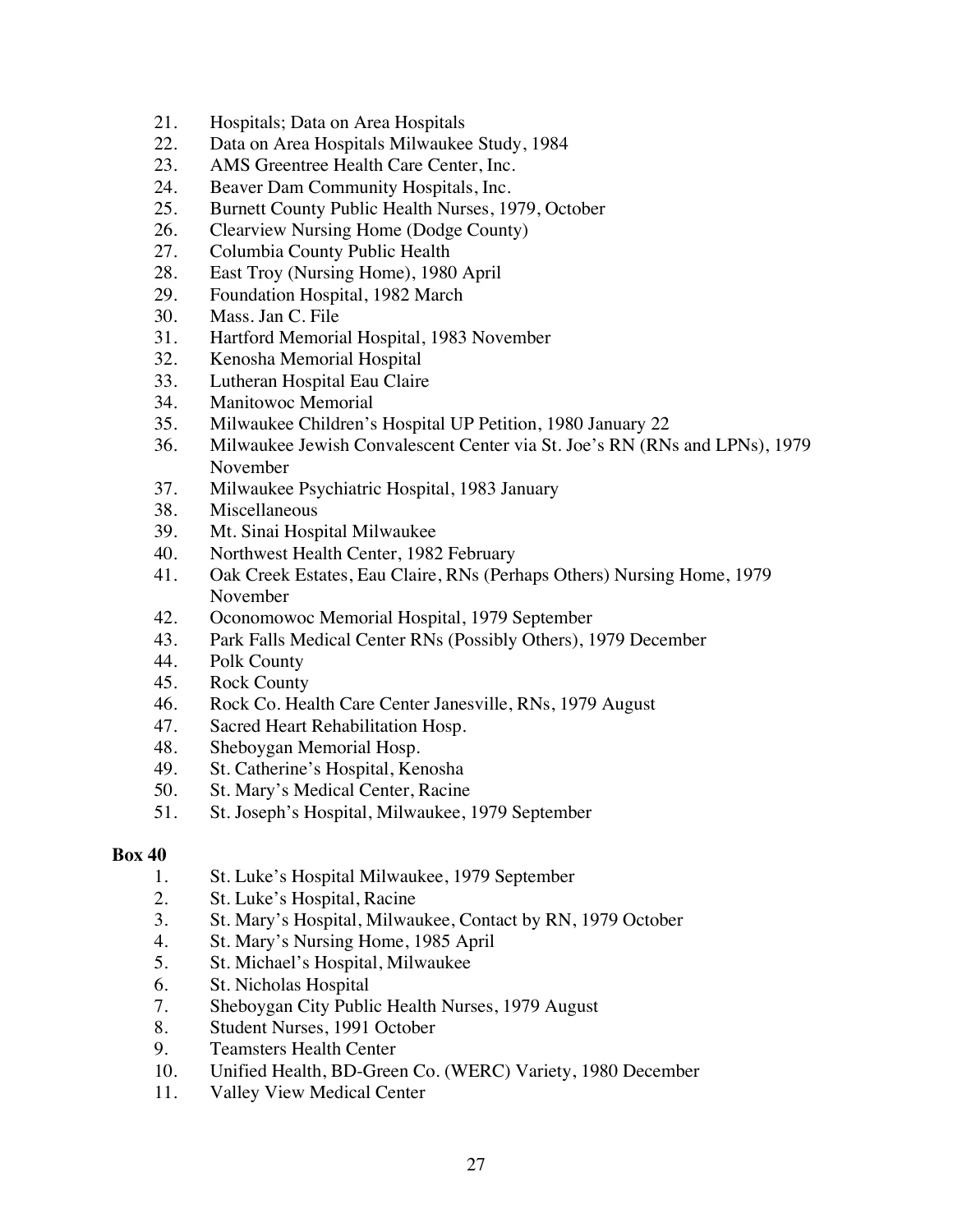- 12. Waupaca County PHNs
- 13. Labor Contract, Wood County
- 14. Bargaining 5024 Contract, 1987-1988
- 15. Dodge County 5024 Contract, 1989-1990
- 16. Dodge County, 1990-1991
- 17. Dodge Accretion
- 18. Bargaining 5024 Contract, 1992
- 19. Bargaining Local 5024 Contract, 1994-1995
- 20. Bargaining 5033 Contract, 1989-1990
- 21. Bargaining 5033, 1990-1991
- 22. Antigo
- 23. Bargaining Local 5033 Contract, 1994
- 24. Bargaining 5034 Contract, 1990
- 25. Bargaining 5011 City/County PHNs, 1987
- 26. Bargaining 5011 (City) Contract, 1988-1989
- 27. Local 5011C Sheboygan City Professionals Contract, 1990-1991
- 28. Bargaining Correspondence Sheboygan City, 1994 December

- 1. Insurance Negotiation, 1988
- 2. Bargaining 5011 Insurance Negotiations, 1986-1988
- 3. Bargaining 5011 Insurance Negotiations, 1989
- 4. Sheboygan Insurance Arb., 1989
- 5. Newsletters; *Network*, 1987-1989
- 6. *Network*, 1986
- 7. *Network*, 1985
- 8. *Network*, 1984
- 9. *Network*, 1983
- 10. *Network*, 1982
- 11. *Network*, 1981
- 12. WFNHP *Network*, Vol. 2, No. 3, Includes all Related Material
- 13. WFNHP *Network*, Vol. 2, No. 2, Includes all Related Material
- 14. WFNHP *Network*, Vol. 2, No. 1, Includes all Copy
- 15. WFNHP *Network*, Vol. 1, No. 6, Includes Copy
- 16. WFNHP *Network*, Vol. 1, No. 5, Includes Copy
- 17. WFNHP *Network*, Vol. 1, No. 4, Includes Copy
- 18. WFNHP *Network*, Vol. 1, No. 3, Includes Copy
- 19. WFNHP *Network*, Vol. 1, No. 2, Includes Copy
- 20. WFNHP *Network* Special Edition, Includes Copy, 1980 March
- 21. WFNHP *Network*, Vol. 1, No. 1, Includes Copy
- 22. Newsletters; SNC, 1977-1978
- 23. Newsletters; SNC *Health Connection*, 1981-1987
- 24. *Health Connection* FNHP, 1988-1993
- 25. Newsletter; *Defender* STF RN-Joint STF Tech
- 26. *News You Can Use*, 1994-1996
- 27-28. SNC Newsletters, 1973-1981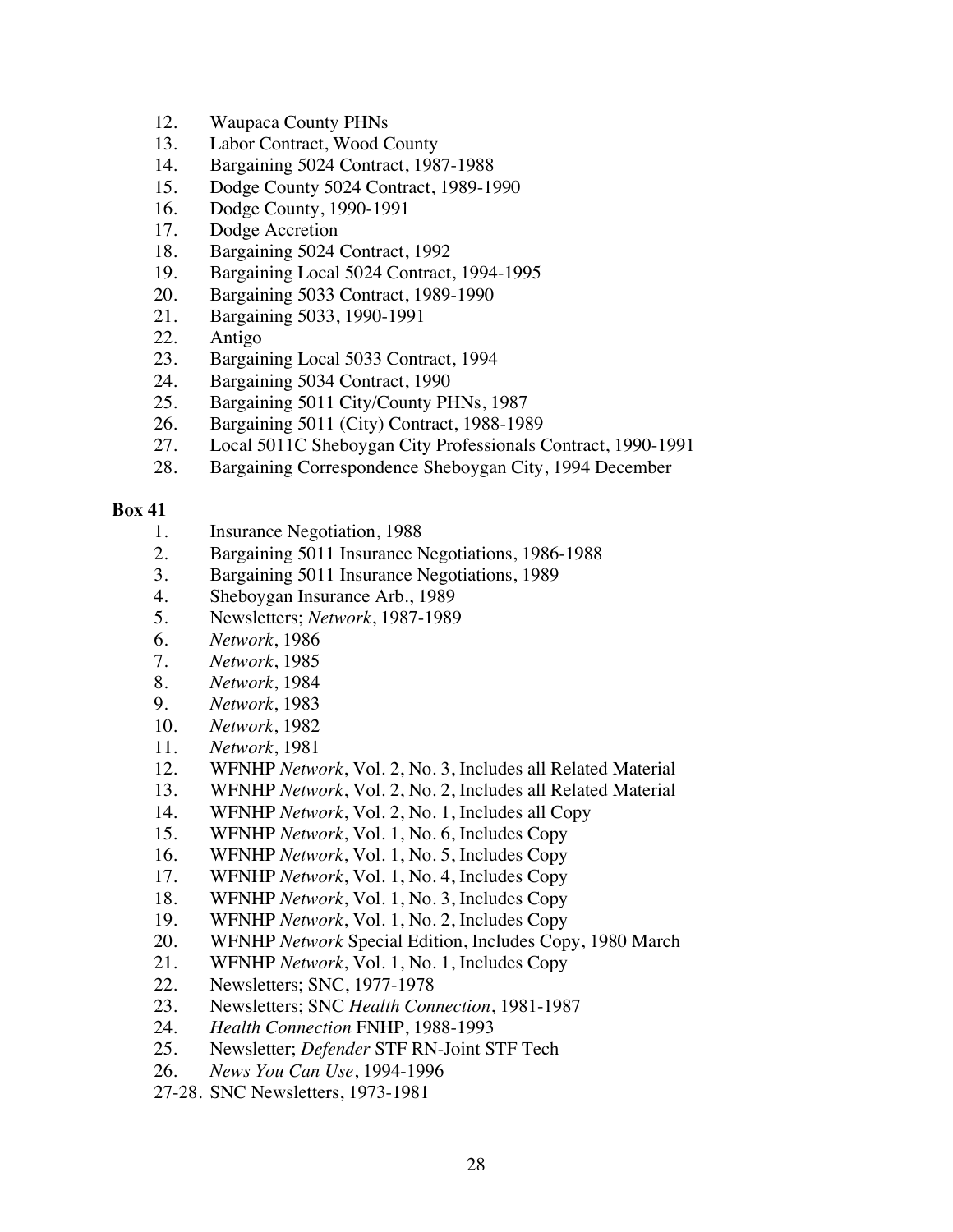- 1-2. Newsletter; *Health Connection*, 5001, 1997
- 3. News You Can Use, 1989-1993
- 4. Newsletter; News You Can Use
- 5. Newsletter; R&R
- 6. Newsletter; STF Scoop
- 7. Newsletter; STF Spirit
- 8. Newsletter; Tech Trek

## **Box 43**

- 1. T-Shirts
- 2. Buttons
- 3. Pins
- 4. Pen
- 5. Stickers
- 6. Canvas Bag
- 7. Medical Awareness Folder

## **Box 44**

- 1-5. WFNHP Newsletter Art
- 6. Photographs, 1984
- 7. Photographs, 1985-1986
- 8-10. Photographs, undated
- 11. Photographs; Convention, 1982
- 12. Photographs; Presidents' Conference, 1985
- 13-14. Photographs, 1987 April
- 15. Photographs; AFT Convention, 1984
- 16. Photographs; WFNHP *Network* Newsletter, May-June
- 17. Photographs, 1982

- 1. Photographs, 1985
- 2. Photographs; Workshop, Brookfield, 1986
- 3-9. Photographs; WFNHP Convention, 1989
- 10. Photographs, undated
- 11. Photographs; AFT Convention, undated
- 12. Photographs; Presidents' Convention, 1982, undated
- 13. Photographs; Thursday Wine & Cheese, Exec. Committee, 1984
- 14. Photographs; WFNHP Convention, 1983
- 15-16. Photographs; WFNHP Convention, 1984
- 17. Photographs; WFNHP Presidents' Convention, 1983
- 18. Photographs; Burlington Info Picket, 1983 July
- 19. Photographs; Newsletter, 1987
- 20. Photographs, 1987